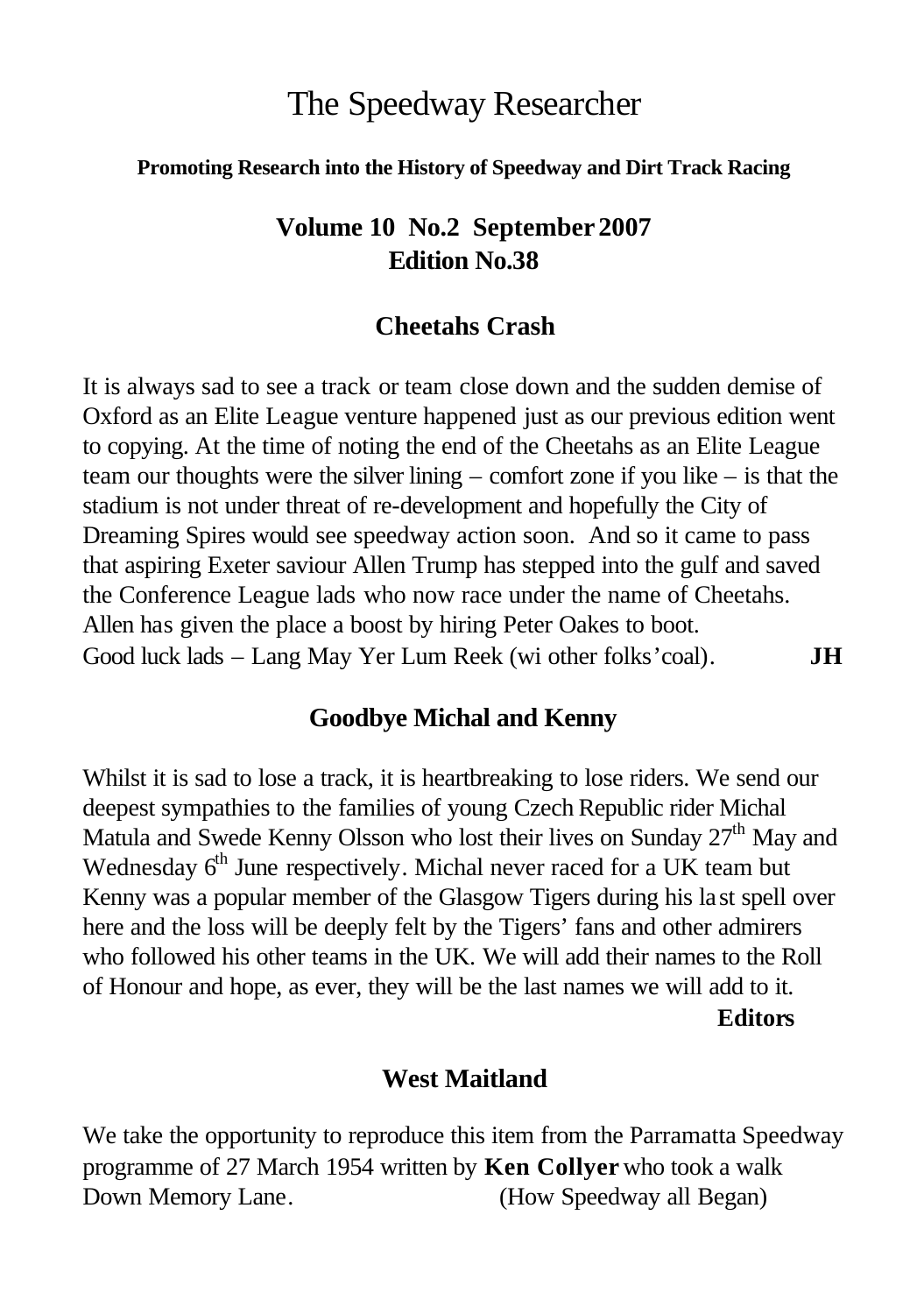A little over 30 years ago - 31, to be exact - it all started, this spectacle of speedway.

Started in a humble way up at the Maitland Showground, where the annual local show was in progress and things weren't going too well.

The attendance figures were down and nobody was showing any great interest in the things that were on.

And then one chap came forward with the suggestion that perhaps they could run a race for motor bikes as there were a lot of them around and, perhaps they would be interested in a race for themselves and perhaps the public might be interested, too.

At any rate, the idea should draw a few more patrons in through the turnstyles, as the bike riders would have a few friends who'd come along to see them ride.

The prize? Well, how about £10?

About 40 fellows showed an inclination to "have a go" at the idea and duly presented themselves to the chap in charge of the idea.

It was decided to run the race off in heats and the winners going into a final, with one prize - £10!

Of course, £10 then was of far greater value than the same £10 to-day. In those days, £10 was a veritable fortune. And every rider wanted that "tenner".

Of rules, there were none. Nobody had ever run this kind of thing before, but it was agreed by all and sundry that nobody should be allowed to put their foot down going around corners!

Whilst leather jackets and riding gloves and crash helmets weren't disbarred, they were classed as being "cissy," and no one who cared for his reputation would have used them.

Safety fences weren't born then. If you fell off, it was a case of rolling out of the way pretty smartly - at any rate, the track was green grass, and who going to get hurt there?

The machines line up, every type that you could imagine - Nortons, A.J.S.'s, Excelsiors, Twin Indians and big Harleys.

The machines had been ridden to the track and then stripped of their accessories at the trackside.

The first heat was on, and with their open exhausts roaring, the riders streaked around the then 600-yard circuit.

Some fell, others had their engines quit, but the races went on, heat after heat, and as the evening went on more and more came to watch and stay.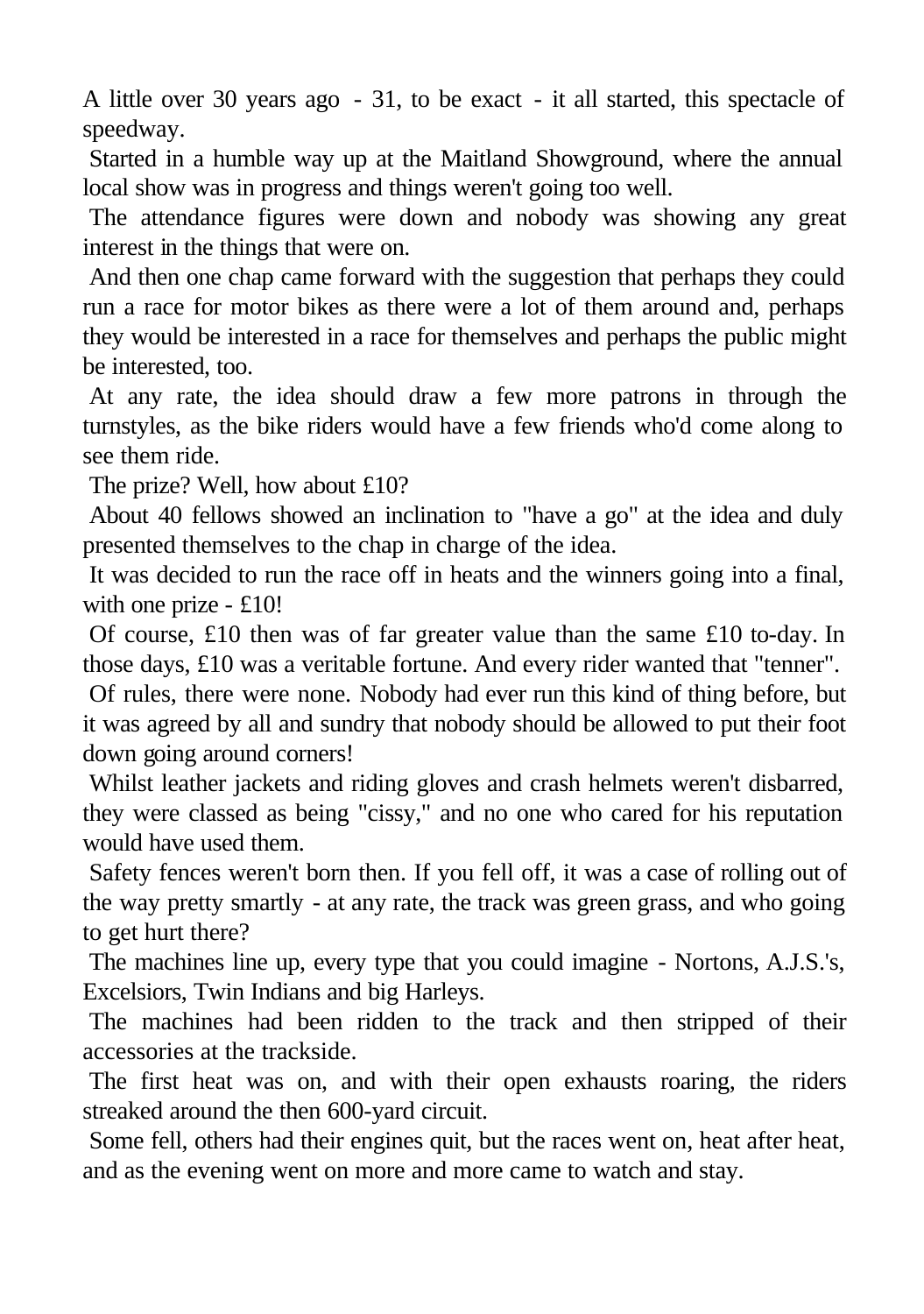The track that had originally been a nice green sward, was now shorn of its grass and was mud-bespattered and fall of holes and ruts.

Came the final, and of the eight who qualified only five could make the grade - men and machines were fast falling by the wayside.

The race was started by the firing of a pistol, and off went the five, lap after lap until, in the end, only one rider was left to cross the winning line!

And after it was all over, the spectators clamoured for more of this thrill; they wanted more of this bike racing. (It wasn't until nearly five years later that the name of speedway was to be used.)

And the chap who had first proposed this race agreed with them - a man who was soon to become one of the top men in the speedway promotion world. His name was John S. Hoskins.

He has remained at the top of the speedway ladder ever since, having promoted and managed speedway tracks throughout the length and breadth of Australia, England and Scotland.

But for the next lot of races it was proposed by the riders that a fence he built to protect the spectators, as they reckoned that sooner or later a spectator might be killed when some bike got out of control and careered through the thin wire fence!

Other riders reckoned that the grass track was no good and that all the grass should be removed. This was agreed to, and then came the problem of what to do with the dirt surface. Someone suggested pouring tons of clay on the dirt and this was tried; but after rolling it, they found that the surface was like concrete. Then came the idea of mixing cinders, so cinders inches thick were tried and this was reckoned to be the best surface of all. And so the cinder track was born.

A track was created at Newcastle, and more riders came into the sport.

Stars were born into the speedway game. Names like Billy Lamont, who on the Maitland track was almost invincible. Charlie Spinks, who can still mount a machine up in Queensland.

In 1925 Billy Lamont was called the boy wonder of speedway - he was only sixteen years of age!

By 1926 the sport in Australia was well established. Top names were Hurricane Vic Huxley, Max Grosskreutz, Frank Arthur and Lionel Van Praag.

In 1927 the West Australians opened their big track at Claremont just outside of Perth. Ron Johnson was the star of the track, and although he always rode for Australia in Test matches, he was Scottish born!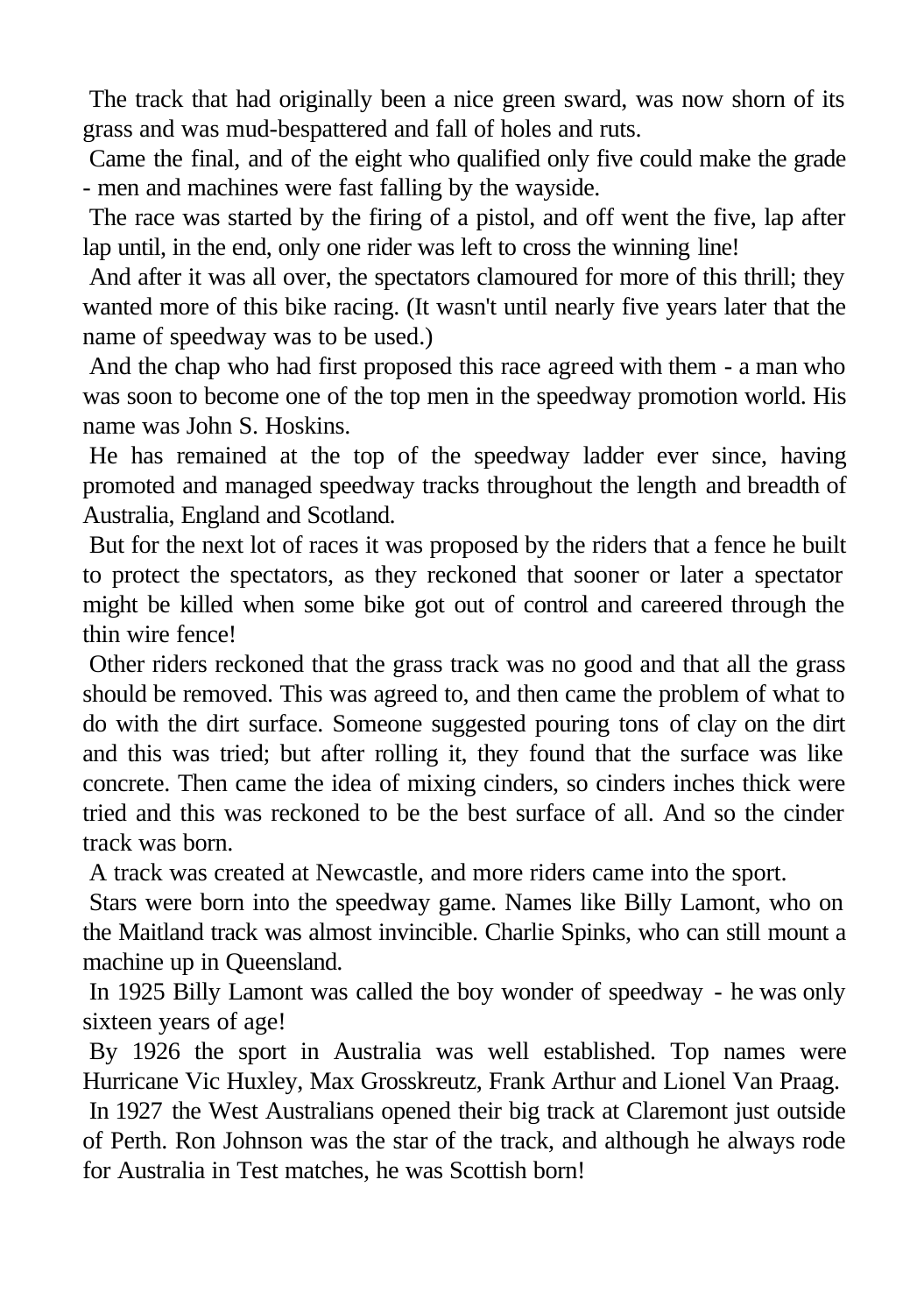Over in England there had been a form of this dirt track riding going on, but not on the highly commercialised lines that Johnny Hoskins and the Australians had brought it to.

Came 1928, and the English motor cycle folk were clamouring for these Australians to come over and show their stuff.

And over they went to England, and there, as time progressed, they thought up the idea of knee hooks, crash helmets, leathers. Steel boots were introduced to add to the spectacle.

Rules were drawn up. in fact the drawing up of the rules of the Speedway sport is a story in itself.

And then the sport was placed on a competitive basis, which has existed until the present day. When overseas, the public has demanded something new in their speedway spectacle, so perhaps you to-night are seeing the type of racing that within the next few years may be the order of the sport in England.

# **A Sign of No Times**

Completists crack up at the lack of times for races and the early post war years at Wimbledon certainly were giving me the pip. However, **Bryan Seery** as put my mind at rest. The times were not officially recorded from  $7<sup>th</sup>$  June 1946 until the end of 1948. The programme of  $28<sup>th</sup>$  March 1949 advises readers that the announcing of race times is being restored. I know Walthamstow suspended announcing times for a short spell in 1951 but do you know of any other tracks where times were not given? I had just about written off heat times for Exeter 1947 as there is no space for recording times against each heat, despite the end of the events having a space for marking in the fastest time of the night, when **Tony Lethbridge** sent me the details of the race times for almost all of the meetings. Some of the programmes Tony supplied were clearly endorsed by the meeting timekeeper. What is more amazing is that one of the timekeepers marked in the times for each and every rider in the meeting. I've only seen this in one other programme – one from Birmingham and the reason was that the qualification for the Rider of the Night final was taken on best times. **Jim Henry**

# **Cambridge Speedway**

Thanks to **Glynn Shailes**, via **Keith Farman**, we can record activity at a track in Cambridge in 1939. Keith sent on a scan of a programme for the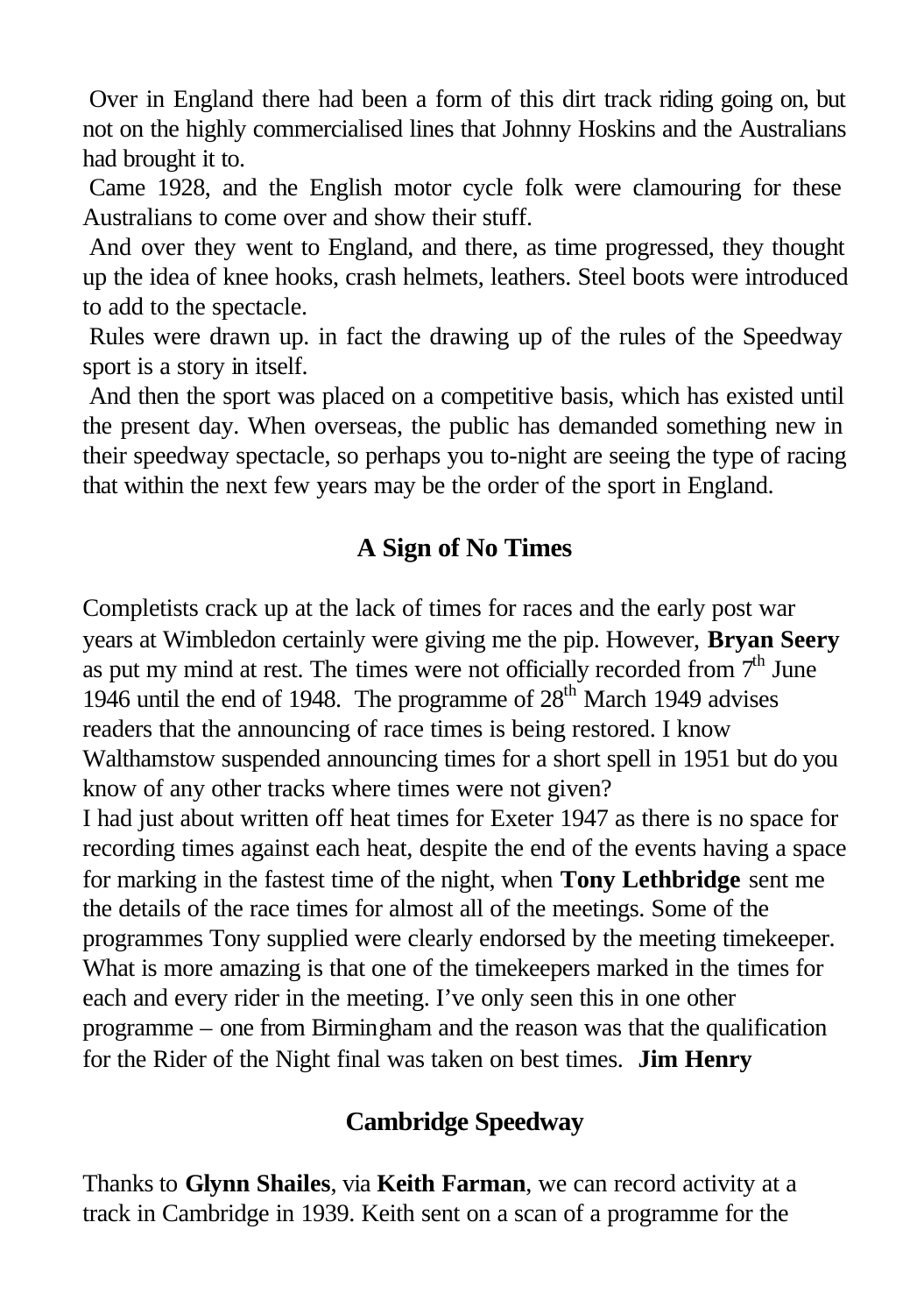meetings staged at the Newmarket Road Dog Track, Cambridge on 9<sup>th</sup> April 1939. The meeting was billed as Newmarket v Eastern Counties because the meetings were staged, under the contol of Jimmy Millward, by the Newmarket Motor Cycle Club. The two teams were : Newmarket – Tiger Hart, Charlie Appleby, Paddy Mills, Wilf Plant, A.Sweaby, Stan Williams with Reg Holland and Ted Gibson at reserve. Eastern Centre – Allan Smith, Ted English, S.Warren, Ken Tidbury, Jack Tidbury, Tip Mills, with E.Youngs and A.Gregory at reserve.

The back of the programme indicates the next meeting would be Newmarket v Holbeach on  $23<sup>rd</sup>$  April. A newspaper clipping mentions a meeting v Eastbourne.

It is great to add a venue previously uncatalogued and yet again it begs the question – how many meetings were staged at this venue and when did it operate?

It also begs the question – how many more are out there? **Jim Henry**

# **Thanks Colin**

We had to find a wee bit space to say thanks to **Colin Pike** for his excellent cumulative index which appears on the web site. We use it a lot to avoid saying the same old thing more than once. **Editors**

# **Can You Help?**

**Roger Beaman,** (AKA Granda Roger), 47 Peel Way, Tividale, Oldbury, B69 3JX Tel: 0121 532 8614 is looking for heat detals for Midland Junior League Matches for 1953. Leicester v Coventry 1.5; v Coventry 4.9; Stoke v Wolverhampton 2.5; v Wolverhampton 13. 6; v Birmingham18.6 ; v Coventry 2.7. Coventry v Birmingham 16.5; v Wolverhampton 30.5; v Wolverhampton 25.6; v Wolverhampton 22.8; v Stoke 29.8; v Leicester 12.9.

**Alan Bates, 1<sup>st</sup> Floor Flat, 71 Bouverie Road West, Folkestone, Kent, CT20** 2RL would like the following information to complete details of 1932 Clapton: last placed men/non-finishers v Crystal Palace 20.7.; v Stamford Bridge 30.7; v Stamford Bridge 21.9; v Plymouth 16.8. Alan is also looking for full meeting details for the matches v Crystal palace on 28.9 and 5.10.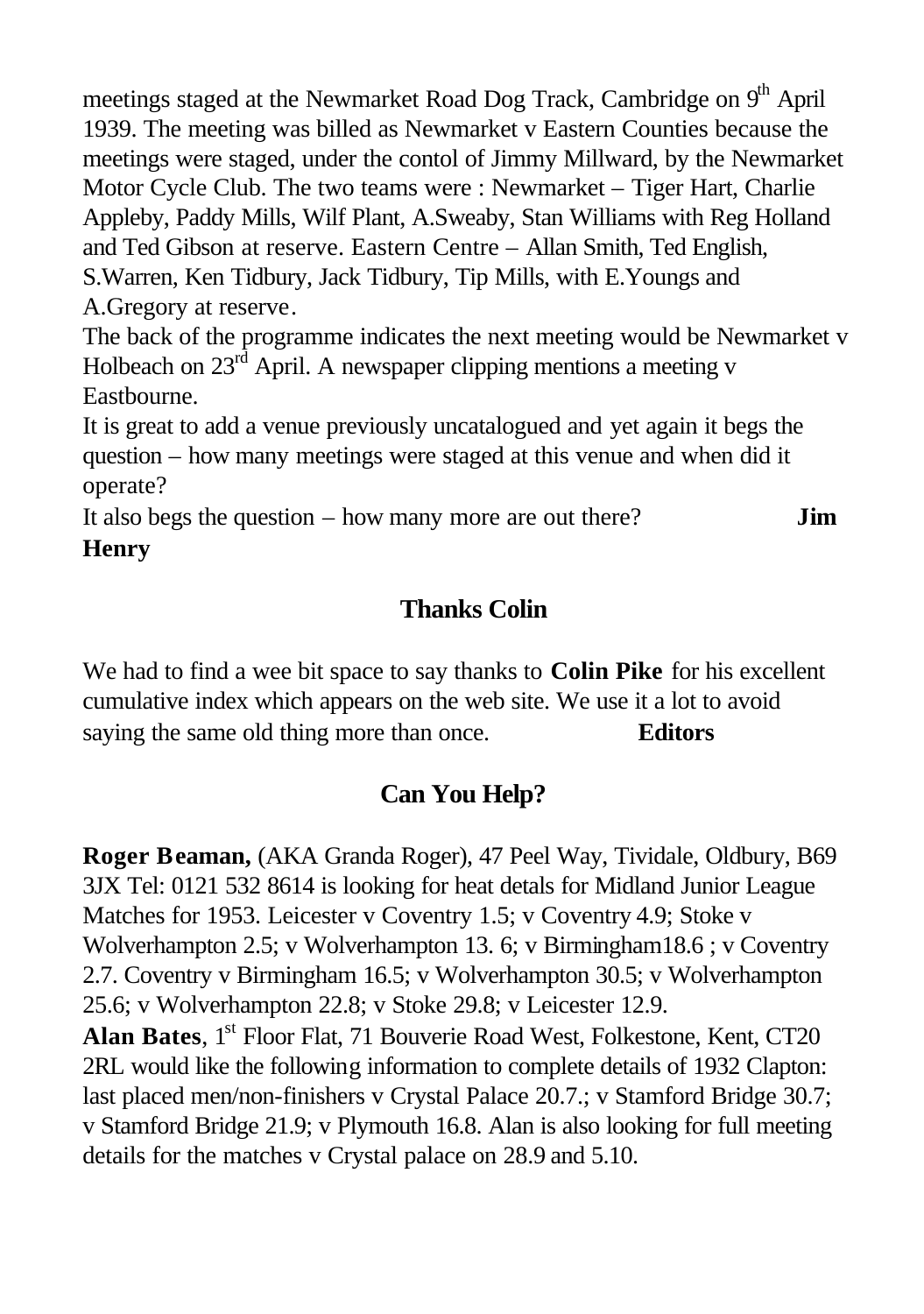**Adrian Pavey**115 Millhill, Cleator Moor, Cumbria, GA25 5SD Tel: 0773 068 4564 is looking for information on what happened to the 500cc Honda machines which were to be given extensive testing on speedway tracks. **Adrian** is also looking for heat details of the Long Track meeting held at Kendal 23.4.1972. (I'm sure this was reported in Motor Cycle News JH) **Graham Gleave**, 7 Naunton Road, Alkrington, Middleton, Manchester, M24 1FX is trying to find out if Shelbourne staged a meeting versus Belle Vue on 28 August 1961.

**Keith Green**, 38 Hartley Brook Road, Shiregreen, Sheffield, South Yorkshire, S5 0JB Tel 0114 2402753 Email keith.green97@tiscali .co.uk is looking for information about Tom Farndon's racing career in 1929 and 1930 when he was racing for Coventry.

## **Eastbourne 1947**

The request for Wombwell resulted in a fair few gaps being filled but there is still a long way to go. Anyway, as a result **Jim Henry** is now making a request for the following Eastbourne 1947 information for web site: 19.4. v Stoke (Hanley) 4<sup>th</sup> placed men, All Times, SH; 26.4. v Exeter SH; 3.5 v SouthamptonSH; 10.5. The Championship of Sussex Meeting Details; 17.5. v Southampton Saints SH; 31.5. British Riders Q R Decider Time; 28.6. v Wombwell Colliers Meeting Details; 6.9. v Plymouth Time Hard Luck Race; 13.9. v Cradley Heath Time Runners Up SH; 20.9. v Tamworth SH. This would complete home information for the season.

### **Hastings 1948 – 49**

Similarly to Eastbourne – here are the gaps to be filled for Hastings. 1948 21.4.v Stoke (Hanley) All times; 19.5. Speedway Riders Champs Meeting Details; 2.6. v Southampton Second Half (SH); 7.7. v Coventry Times & SH; 14.7 v Tamworth Time SH Final; 21.7. v Wombwell SH; 2.8. Saxon Trophy Meeting Details; 18.8 v Stoke (Hanley) SH; 25.8 v Hull SH; 8.9 v Hull SH; 29.0 v Tamworth Meeting Details. 1949 Second Halfs for 6.4. v Leicester; 13.4. v Plymouth; 20.4. v Rayleigh; 27.4. v Yarmouth ; 4.5 v Stoke (Hanley); 11.5. v Oxford; 25.5 v Liverpool; 1.6 v Yarmouth; 8.6 v Plymouth; 15.6 v Exeter; 22.6. v Hull; 19.6 v Tamworth; 2.7. v Yarmouth; 20.7. v Rayleigh; 27.7 v All Stars; 3.8. v Liverpool; 10.7 v Stoke (Hanley); 24.8. v Leicester; 31.7. v Exeter; 14.9. v Oxford; 28.9 v Yarmouth; 5.10 v Tamworth. + 17.8 v Norwich All Times & SH.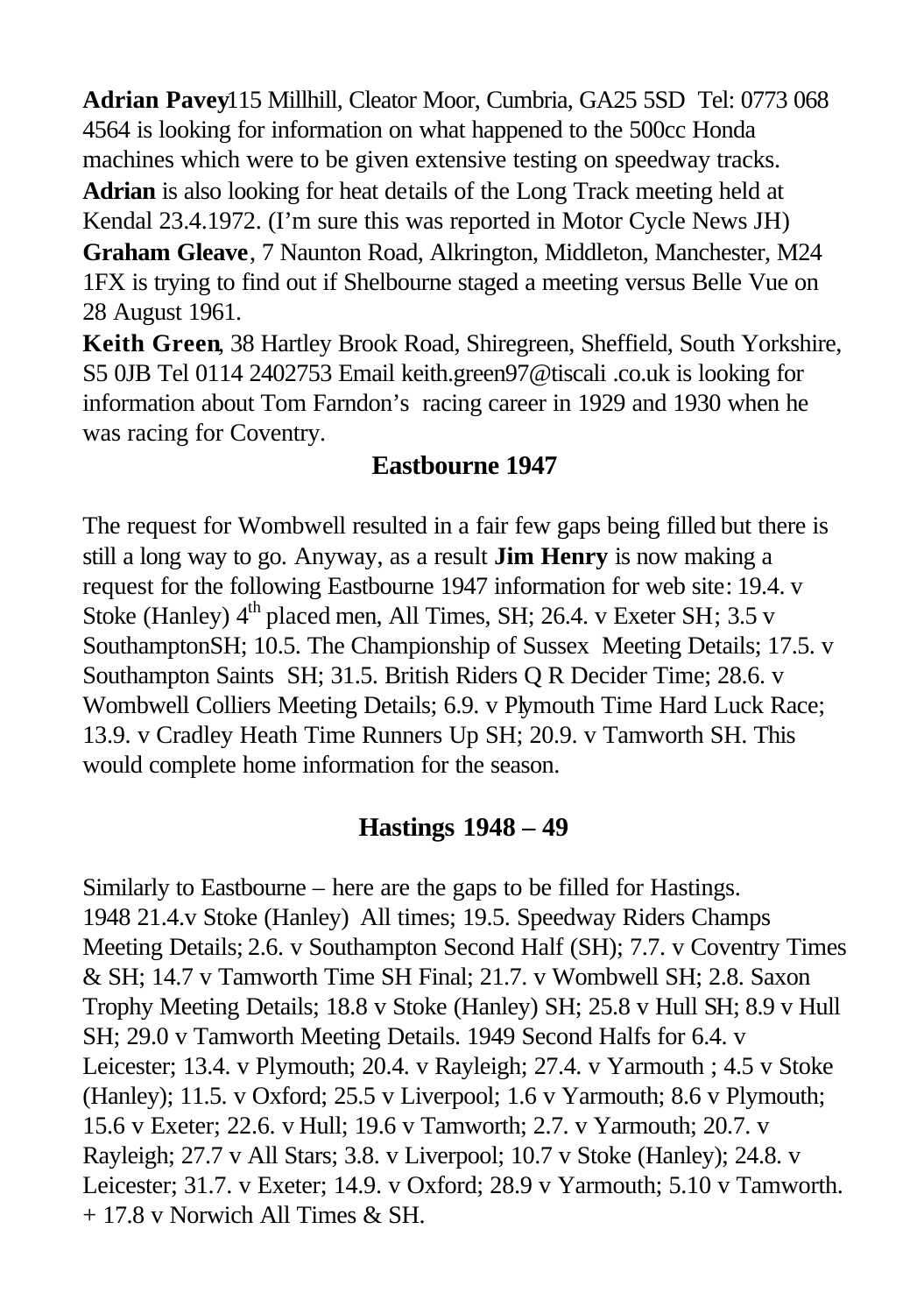### **Feedback 1**

**Adrian Pavey**, from Cumbria has written to tell of the library at the HQ of the Vintage Motorcycle Club which is based in Burton on Trent. Adrian advises that the library holds a pile of speedway related treasures including factory records on many early dirt track machines, notebooks and scrapbooks from past members and copies of ther Motor Cycle and Motorcycling. Both magazines gave dirt track racing a great deal of coverage in the pioneer days. Another library tracked down by Adrian is that of the National Motorcycle Museum at Beaulieu. It holds a number of personal papers from a number of riders including Eva Asquith, Fay Taylour and Eric Langton. They do have their own researchers who do initial searches of information for you.

### **Stats and That**

We have never shirked taking criticism and when **Bryan Seery**, doyen of speedway statistics speaks we won't ignore what he has to say. Bryan is not happy about inaccuracies in figures we publish. To be fair to us, we have never claimed our figures to be the definitive artic le and have always been happy to print corrections pointed out to us where necessary. The Speedway Researcher is about digging out the information and has never claimed to be a statistics orientated venture. WE would LOVE to see all you statistics fans get together and get the right information into the system but, we cannot take a lead on this. We have made the offer to help and the web site could be a home for accurate statistics. **Editors**

#### **Collectors Corner**

**Graham Gleave** has written bemoaning the lack of a paper based magazine for collectors in this ever growing electronic age. It has never been the intention of The Speedway Researcher to stray into this territory as we feel that it is not our role. We will help where we can. Also we can't deny that we do rely on collectors to help us with information, and, in return, we give them information if they want to complete programmes when they need the heat details. We would even be pleased to help where we could to re-launch this type of magazine by giving publicity to anyone wanting to start up a new collectors magazine. However, we cannot take it on as an extension to the role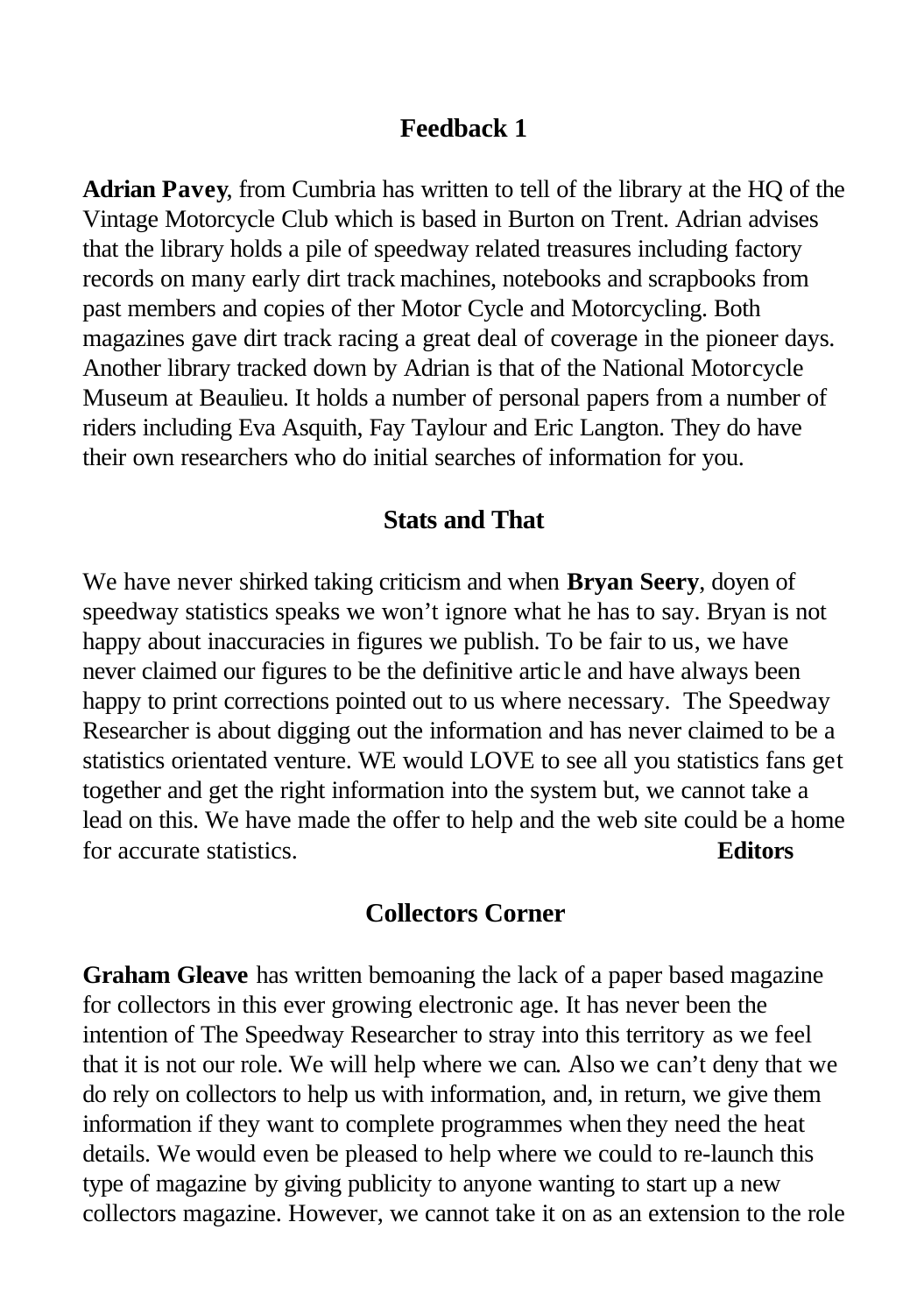of this magazine. We provide a service for subscribers to take up the weight capacity of the envelope by offering to distribute your fliers. The fliers can be subscribers needs lists. Contact Graham as this is on a first come basis. We would be happy to publish items from collectors about collecting provided it adds to the research dimension with information of interest to historians.

**Editors**

# **Nigel's Natters 4**

**Nigel Bird**, our avid researcher of pre-war pioneer facts, passes on a few more items for our enlightenment. (Keep up the good work Nigel – Eds) **Greenford 1931**

Having last seen speedway in 1928 and 1929 the trotting track venue in west London, Greenford, reopened for a short season on 22 August 1931. The opening was marred by a tragedy which had happened a few days earlier on the 18 August when 26 year old Percy Kent of Harrow out for the first time on a speedway bike crashed during a practice session. No other riders were on the track at that time. His injuries did not seem serious but he was later taken to hospital where sadly on the 20 August he died of head injuries. Most of the riders were amateurs, one exception was Aussie Jack Sharp. The locals who enjoyed a nice view across Greenford Park protested about the noise and disturbance and threatened an injunction. When it was pointed out that if they did this it was most likely the park would be sold for housing or factories, they suddenly found a little disturbance from the speedway was no problem at all! At a club meeting Tue 22 Sept. it was decided that the general public would no longer be admitted to race meetings. Any future meetings would be for members only. Was the meeting held on 10 October being the last event?

### **Speedway in Marseilles Part II**

Those hell raisers Skid Skinner and Clem Beckett enjoyed their eight weeks in the South of France but at one stage they got a little bored. Having found that guns were freely available in France they got themselves tooled up. A few hours target practice created a bit of a disturbance which literally reached the ears of the local gendarmes who threw both of them into the slammer. With much argument, from amongst others the British Consul, they were released with a paltry 20 francs fine and a promise that they would not do it again. **Another Yank on the Wall**

American Dab Boston who came to England in 1929 with one or two other yanks, (*Chick Remington, Red Murch, Smokey Joe Pachasa, Ray*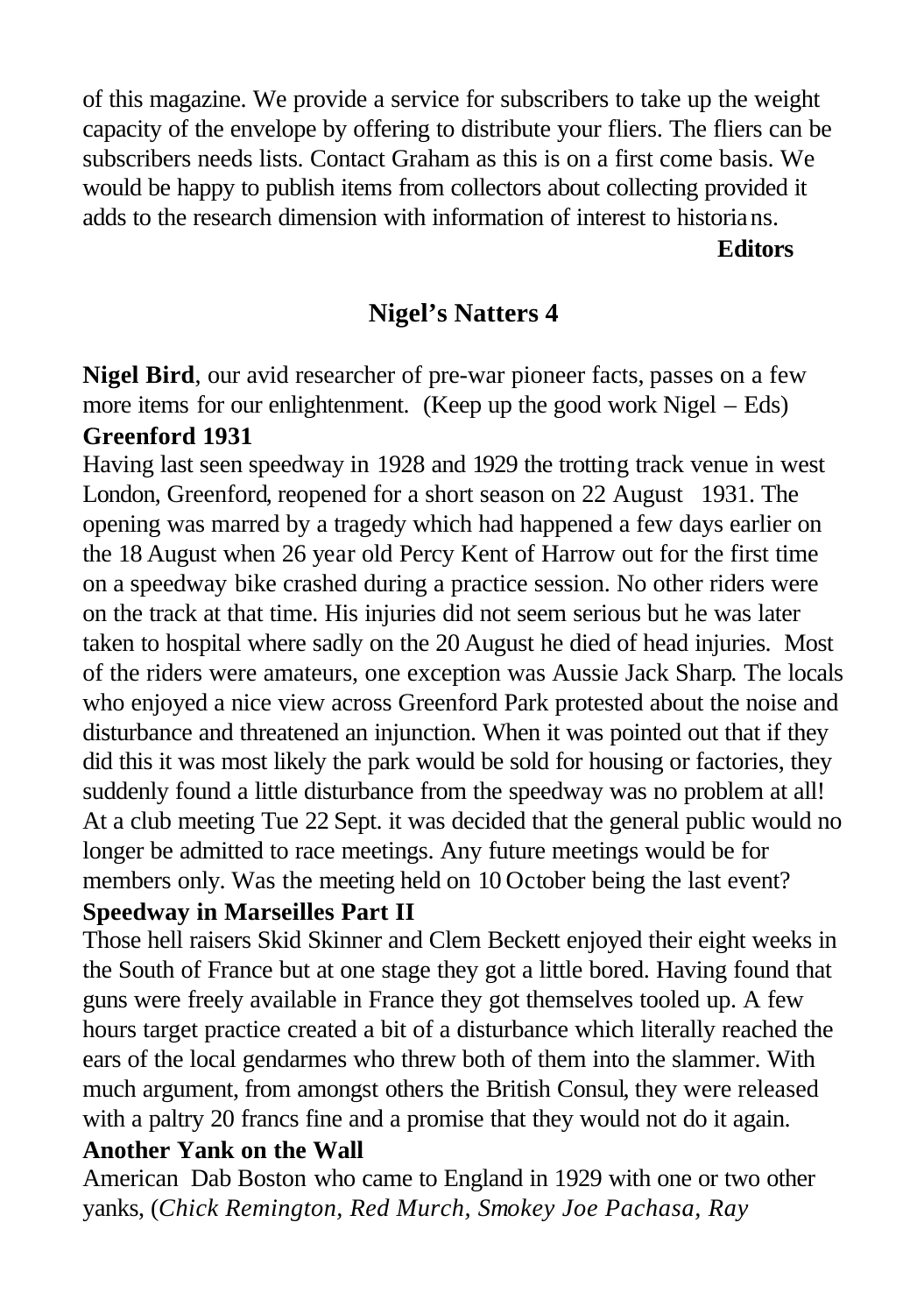*Creviston*). Nearly all failed to impress and disappeared without trace, Dab later turned up on the Wall Of Death at the Kursaal, Southend.

Another rider to try his hand at the Wall was Alf Viccary, tutored by the renowned Tornado Smith at the Kursaal. Gus Kuhn also had a spin on the Wall probably with the help of his mechanic Rudi Knight who was a Wall of Death rider

The Wall of Death show started before the First World War using bicycles, the original idea may be French not American. In 1910 a Frenchman was riding a motorcycle around the inside of what looked like a giant basket constructed of wooden slats with gaps between each slat, so the spectators could view the action from the outside. *(Photo in a recent book about Harley Davidson)*

Nobby Key (Crystal Palace/ New Cross) found himself on the wall of death which as an interval attraction was located on the centre green at Crystal Palace speedway. This Wall of Death was of the early type, that resembled a giant wooden slatted basket.

Tempus have published a book "Riding the Wall of Death" by Allen Ford There are probably some speedway references.

Dab Boston and Red Murch promoted speedway in the USA their 440 yard track was located at Dexter Park, New Jersey 1931, throwing doubts on the story that Sprouts Elder introduced European style speedway to America. (California maybe?)

Boston, Murch and Remington had their greatest successes in England at Greenford. The half mile trotting track was more to their liking being similar to an American style dirt track rather than speedway.

(DAB was apparently Boston's initials. **Eds**)

# **Luton 1935**

Promoted by the Luton and Dunstable Greyhound Racing Club headed by Mr A Saunders who employed as his speedway manager Mr 'Kiss of Death', J.G. 'Dick' Southouse,…Kiss of Death because every track he managed closed before the season was over. Wolverhampton 1930, Tamworth (pirate) 1933, Coventry 1934, Luton 1935 and Cardiff 1936. "Dick" brought to Luton with him old friends Norman Trimnell, Mike Erskine and two Coventry juniors, Don Stewart and Bob Henderson plus Yorkshire man Jack Dalton. Among other regulars were Keith Harvey (S.A.) & Doug McLachlan (Aus.) From the outset it was made clear that the intention was to enter a team in the proposed second division. Meanwhile matches were arranged against weakened versions of such teams as Seaforth, West Ham, Wembley, Hackney Wick and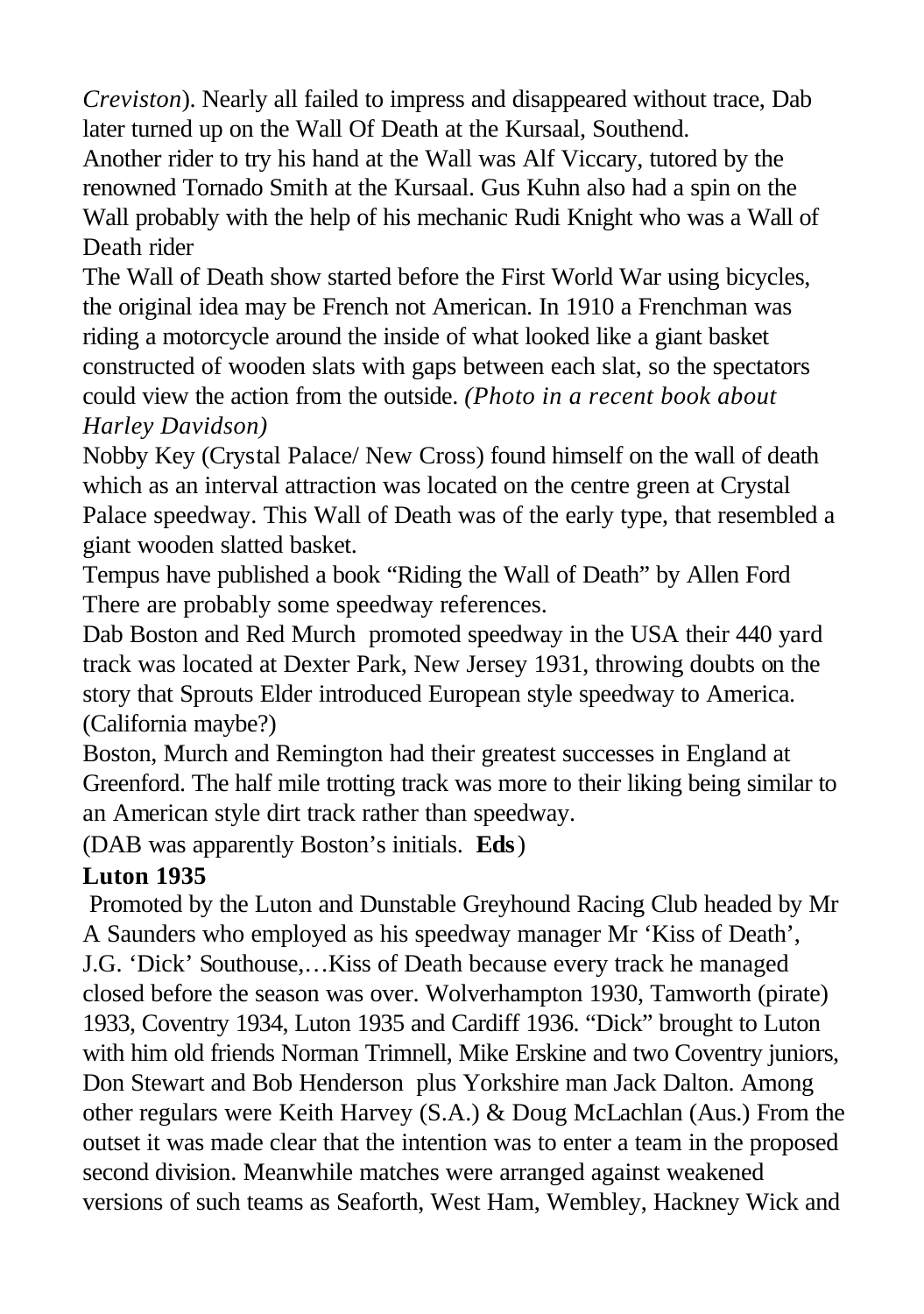Wimbledon. The country was celebrating the Silver Jubilee of King George V when the opening meeting took place on Monday 6 May when a crowd of 2,000 turned up and it was noted they stood there impassively, no sign of enthusiasm being shown, but by the third meeting the fans had started to show signs of life by applauding. Crowds still rarely climbed above 2,000 and the local press constantly commented on the soon to be announced second division……It never came, and in mid July the shutters went up… the announcement read "racing is postponed until the second division is formed". The newspapers that were generous in their speedway reportage make no mention of speedway in 1934 or 36 I have not found any hard evidence to suggest speedway had taken place in Luton other than 1935. I would welcome any info on J.G. Southouse. Where did he come from? Southouse also turned his hand to announcing at Wolverhampton and Coventry.

### **Buzz Hibberd**

It may have been said that Australian Buzz Hibberd's Christian name was Paul? It is in fact Geoffrey …Geoffrey Claude Hibberd. (This may have been mentioned in an earlier edition of the researcher?) Dirt Track Speedways Ltd had listed as one of their shareholders a 'Paul J. Hibberd' of Lawrence Rd, Romford Essex, whose occupation was later given as a dirt track rider. This is not the Australian version. (Ref. *Ross Garrigan, Australia & H.M. Government documents, Company registrations)*.

(Buzz was always known as Buzz, even one of his great friends, George McKenzie only knew him by that name. Whilst writing the book on Marine Gardens, Graeme Frost managed to unearth Buzz's name as Geoffrey but the Claude middle name is new to me. This ties in with a name on the list of Speedway Riders' Association representatives listed as G.C.Hibberd. JH) **Copac**, it sounds like a pain killer I use when have a really sore back and it may just save you a few headaches (JH). Copac Academic and National Library Catalogue web site  $-\frac{http://copac.ac.uk}{\text{provides}}$  you with free access to the merged on line catalogues of major university and National Libraries in the UK and Ireland, including the British Library. This site is worth a look. **Monmore Speedways (1929) Ltd. (Wolverhampton) part II**  There were two companies operating Monmore Green in 1929. ' Monmore Speedways Ltd (1929) ( MD A. Westwood) 'and ' Midland Speedways Ltd' which comprised of 15 riders one of whom was Arthur Westwood. Which company was the subsidiary and which the controlling company is anyone's guess. Financial jiggery pokery appears to be the reason for two companies?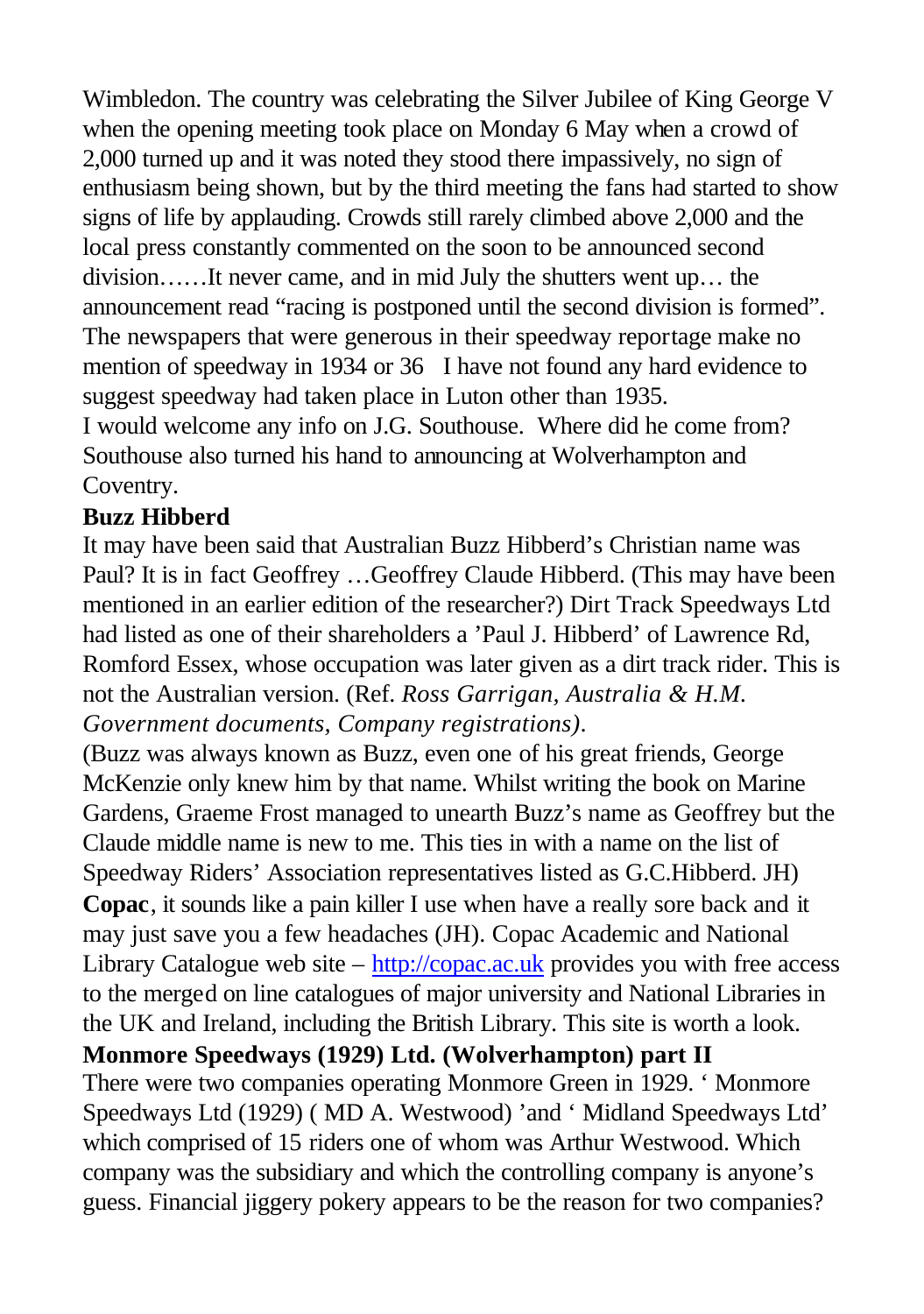**Arthur 'Tiny' Tims**:- Apologies, Vol. 9 no.2. I missed out the fact that Tims made a comeback in 1936 for Nottingham, and then retired. The provincial league gave opportunities for some of the boys to give it another go.

## **White City London, Team Colours Mystery 1929**

Just when you think you've got it right, up pops a gremlin and sticks a  $b^{***}y$ big spanner in the works! Magazine references and a June W/C Programme give the colours as Red/White/**Blue** , all sorted? Then out of the blue comes an August W/C prog. giving the colours as Red/White/**Yellow**. With all the other facts and references I have, I can only conclude that for some reason they changed colours mid season*, (July maybe?)* Question is :- Why?; They wore a long shirt equally divided into 3 horizontal bands R/W/B and it looked exactly the same as the shirt worn by the England team R/W/B, this may be the reason they changed to R/W/Yellow. *(Any other idea folks?)*

# **Nobby Clarke**

**Bob Ballard** from Somerset points out a small correction to the item by **Keith Farman.** It appears that Ceclia Colledge was British Ice Figure Skating Champion (not dance) 1935 – 1938 & 1946, European Champion 1937 – 1939 and World Champion 1937.

# **Preston Speedway 1929-1932 Part 1: Beginnings & Into The First Season**

**Graham Fraser** has been researching the action in Preston for some time and is now serialising the story.

News of the introduction of dirt track racing in the Lancashire mill town of Preston was not heralded with massive press coverage in the local *Preston Herald* or *Lancashire Daily Post* in March 1929. The chairman of directors of the promotion, *Preston Speedways Ltd*, was W.D. Meagher, better known as founder and chairman of the Northern Dirt Track Owners' Association and notably a director of the Leeds and Bolton tracks. Certainly a man of many interests. He had identified a location for the then new sport at a former Pleasure Garden with a bicycle circuit surrounding a football field on the outskirts of the town, called Farringdon Park. Importantly it was close to the main Preston to Blackburn Road which was on a tram route. The club leased the park together with the Preston Grasshoppers Rugby Union team.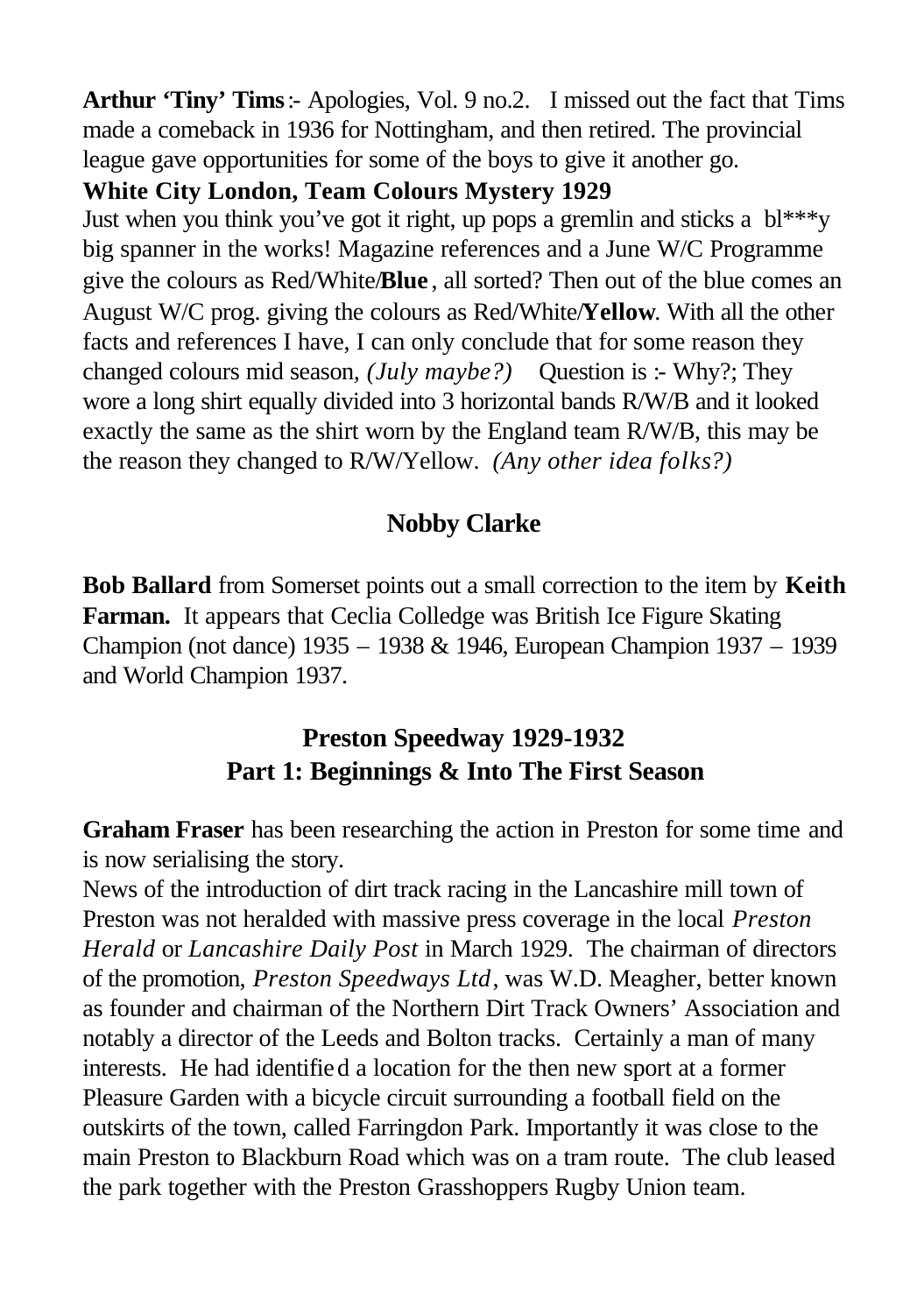# **National League Division One 1953**

| Away Team       |              | Belle Vue Birmingham | <b>Bradford</b> | <b>Bristol</b>      | Harringay           | Norwich Wembley |               | West Ham Wimbledon |               |
|-----------------|--------------|----------------------|-----------------|---------------------|---------------------|-----------------|---------------|--------------------|---------------|
| Home Team       |              |                      |                 |                     |                     |                 |               |                    |               |
| Belle Vue       | <b>XXXXX</b> | $39 - 45$            | $37 - 47$       | $46 - 37$ $52 - 32$ |                     | $62 - 22$       | $42 - 42$     | $48 - 36$          | $53 - 31$     |
| Birmingham      | $48 - 36$    | <b>XXXXXX</b>        | $51 - 33$       |                     | $53 - 31$ $37 - 47$ | $56 - 28$       | $46 - 38$     | $49 - 35$          | $48 - 36$     |
| <b>Bradford</b> | $56 - 28$    | $42 - 42$            | <b>XXXXXX</b>   | $55 - 29$ 37 - 47   |                     | $51 - 33$       | $40 - 43$     | $58 - 26$          | $43 - 41$     |
| <b>Bristol</b>  | $63 - 21$    | $50 - 34$            | $58 - 26$       | $XXXX 41 - 43$      |                     | $56 - 28$       | $40 - 43$     | $62 - 22$          | $39 - 45$     |
| Harringay       | $47 - 37$    | $53 - 30$            | $51 - 22$       |                     | $51 - 33$ XXXXXX    | $56 - 27$       | $33 - 51$     | $60 - 24$          | $49 - 35$     |
| Norwich         | $51 - 33$    | $37 - 47$            | $36 - 48$       |                     | $59 - 25$ $54 - 30$ | $XXXX$ 44 – 39  |               | $55 - 29$          | $51 - 32$     |
| Wembley         | $51 - 33$    | $57 - 27$            | $59 - 25$       |                     | $51 - 33$ $50 - 34$ | $59 - 25$       | <b>XXXXXX</b> | 39.5-44.5          | $58 - 26$     |
| West Ham        | $57 - 27$    | $54 - 30$            | $51 - 33$       |                     | $46 - 38$ $26 - 58$ | $57 - 27$       | $33 - 51$     | <b>XXXXXX</b>      | $50 - 34$     |
| Wimbledon       | $56 - 28$    | $46 - 36$            | $39 - 45$       |                     | $52 - 32$ $59 - 25$ | $59 - 25$       | $42 - 41$     | $50 - 34$          | <b>XXXXXX</b> |

# **National League Division One 1953**

|                  |    | Home |          |   |      |             | Away |          |                         |       |       |                 |
|------------------|----|------|----------|---|------|-------------|------|----------|-------------------------|-------|-------|-----------------|
| Team             | R  | W    | Ð        |   | PtsF | PtsA        | W    | D        |                         | PtsF  | PtsA  | <b>MatchPts</b> |
| Wembley          | 16 |      | $\theta$ |   |      | 424.5 247.5 | 4    |          |                         | 348   | 320   | 23              |
| Harringay        | 16 |      | $\theta$ |   | 400  | 269         | 4    | $\Omega$ | $\overline{4}$          | 316   | 356   | 22              |
| Birmingham       | 16 |      |          |   | 388  | 284         | 2    |          | $\overline{\mathbf{5}}$ | 291   | 378   | 19              |
| <b>Bradford</b>  | 16 |      |          | 2 | 382  | 289         | 3    | 0        | 5                       | 289   | 382   | 17              |
| Wimbledon        | 16 |      |          |   | 403  | 266         |      | 0        |                         | 280   | 391   | 16              |
| West Ham         | 16 | 6    | $\theta$ | 2 | 374  | 298         |      | 0        |                         | 250.5 | 421.5 | 14              |
| Norwich          | 16 | 6    | $\theta$ | 2 | 387  | 283         | 0    | 0        | 8                       | 215   | 456   | 12              |
| <b>Belle Vue</b> | 16 |      |          | っ | 379  | 292         | 0    | $\Omega$ | 8                       | 243   | 429   | 11              |
| <b>Bristol</b>   | 16 |      |          | 3 | 409  | 262         | 0    | 0        | 8                       | 258   | 413   | 10              |

# **National Trophy 1953**

| <b>Round One</b>           | <b>Round Two</b>                 | <b>Round Three</b>           |
|----------------------------|----------------------------------|------------------------------|
| Exeter 100 Swindon 116     | Leicester 135.5 Cardiff 80.5     | Poole 97 Motherwell 119      |
| St Austell 83 Cardiff 133  | Southampton 86 Wolverhampton 130 | Wolverhampton 81 Glasgow 135 |
| Southampton 125 Ipswich 90 | Swindon 92 Motherwell 124        | Rayleigh 112 Leicester 104   |
| Oxford 120 Plymouth 96     | Glasgow 136 Edinburgh 80         | Stoke 110 Coventry 106       |
|                            | Rayleigh 124 Oxford 92           |                              |
|                            | Coventry 144 Liverpool 72        | To Be Completed              |
|                            | Yarmouth 91 Stoke 124            |                              |
|                            |                                  |                              |

**12** League Table Source : Stenners. Results Grid compiled from Stenners. **13**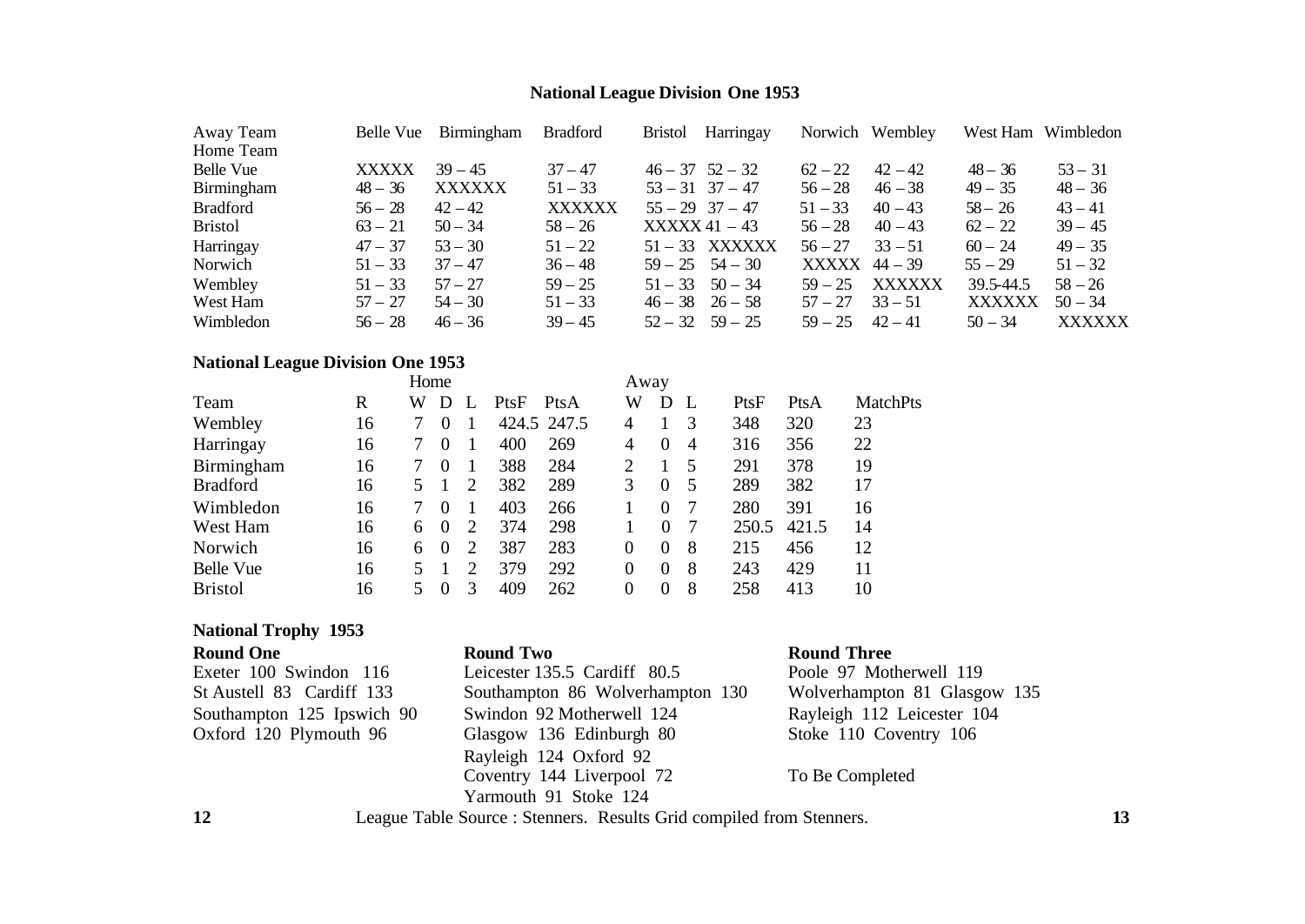Initial press reports suggest that some substantial investment was put into laying a quarter mile cinder track (a steady supply of cinders would have been available from the innumerable local mills), with a track safety fence. The local press reported it as the fastest in the North of England, in the opinion of and a surrounding stadium fence to keep in (or out) the 20,000 capacity crowds that were hoped for. The existing covered accommodation was upgraded and a new stand added. Floodlighting by 50 arc lamps and a public address system were installed from the start of the new teams venture into the fledgling sport. Obviously no expense was being spared.

Track Manager was a Mr Jackman who was responsible for recruiting riders to appear at Farringdon Park which, given that there to be two meetings a week on Thursday and Saturday nights was no small task. He was also responsible for recruiting riders to form the Preston team that had successfully applied for membership to the new English (or Northern) Dirt Track League. The first riders to be signed included former local boxer , Ian Ritchings; Ham Burrill, Londoners Frank and Jack Chiswell; "Crazy" Hutchins; "Smoke" Robinson; "Winks" Rice; Tony Barratt; F T Myhill; P G & Claude Rye; Len Myerscough; Tommy Price, John Stockdale and Jack Palastrand. Not all these riders made it into the Preston team, many only performed in open meetings and others either re-surfaced riding for other teams or disappeared completely. In those early days anyone could have a go, many failed but the rewards for those who were successful was a good living.

The new venture opened at 7pm (following on from the Preston North End football match that afternoon) on Friday, 29 March 1929 (with earlier frosty conditions preventing the completion of stadium terracing thereby reducing the crowd capacity) with a programme of individual events (either handicap or scratch races) with five riders per race (wearing red, blue, white, green and orange colours) Qualifying was through a series of heats to the competition final. The Senior Scratch races and the Golden Helmet races had seven qualifying heats, two semi-finals and a final each, the Junior Scratch had four qualifying heats into a final and finally there were Eliminating Challenge Races with three heats into a Final. By my reckoning that must have been 29 races and approaching sixty riders competing for the opening evening meeting. The 10,000 paying crowd certainly got their money's worth although press reports suggested that hundreds more rushed the gates to get in and consequently not everyone got a good view. The promotion must have had a hefty wage bill for appearance and winning rider's money for that day. The victors on that opening night were: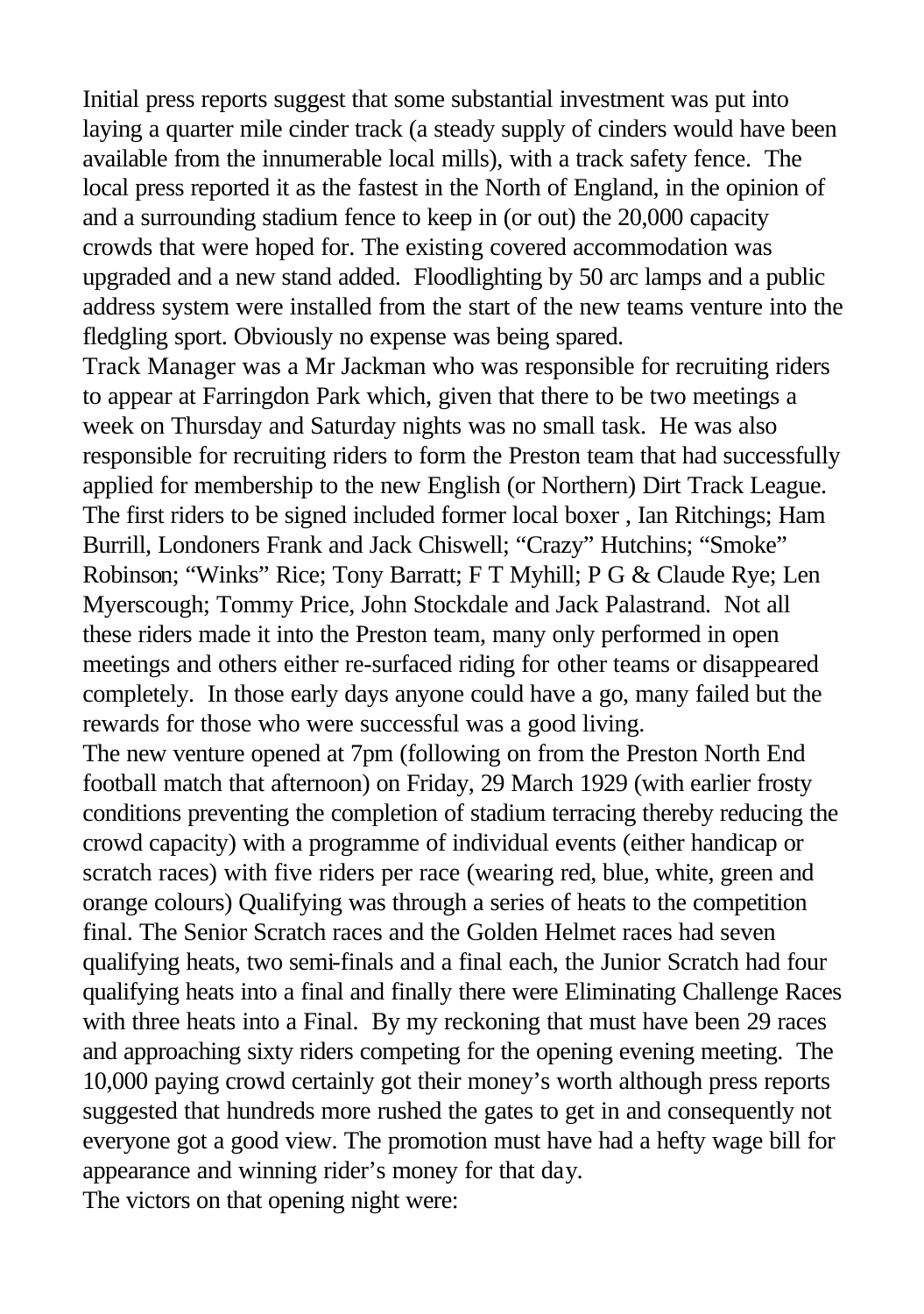Golden Helmet:Winner AW Jervis, 2 Arthur Franklyn, 3 HC Jervis, 4 C **Wilcock** 

Senior Scratch Race:Winner Rex Kirby,2 AW Jervis,3 Ginger Lees, 4 Mark Sheldon

Junior Scratch Race: Winner Joe Abbott, 2 H C Jervis, 3 H Anderton 4 J Lund Eliminating Challenge Races: Winner Norman Dawson, 2 Arthur Franklyn, 3 Len Myerscough

According to press reports the fastest time was set by A W Jervis on his AJS with a time of 1min 37.2 secs for the four laps (1 mile), an average speed of 37 miles an hour!

So no doubt the lessons of that opening meeting were learnt by the promotion who must have thought they had a real money-spinner in Preston Dirt Track. They did not have long to wait before the turnstiles were turning again with the second individual meeting lined up for Easter Monday, 1<sup>st</sup> April. The weather was not kind however being particularly cold which affected the crowd level, some 4,000 turning out. However that did not stop the track record being lowered twice by Oliver Langton to 1 min 30 secs, then in the Final of the Eliminating Challenge Races Tommy Price shaved off another eight tens of a second to set the mark at 1 min 36.2. Most successful rider on the night was undoubtedly Oliver Langton.

Reports suggest that the cold weather created a difficult track surface for some of the lesser lights with several accidents including Winks Rice who suffered shock and severe bruising to his leg and Yorkshire novice John Hastings who was taken to Preston Infirmary with slight concussion and abrasions to the face. It was a hard sport in those early days, just as it can be now. Reports suggested that the first rider away from the start generally won. Also, local rider Ian Ritchings had two attempts to lower both the standing and flying start Preston track records but failed on both occasions. Winners on Easter Monday 1929 were:

Golden Sash: Oliver Langton

Senior Scratch Race: Oliver Langton

Eliminating Challenge Races: Tommy Price

Junior Scratch Race: R F McNab

Through April the regular pattern of twice weekly individual meetings continued attracting crowds between 4,000 and 7,000. However things were about to change with the start of the English Dirt Track League season. Preston opening league fixture was something of a false start. They travelled to face fellow newcomers Bolton at Raikes Park (which continued as a dog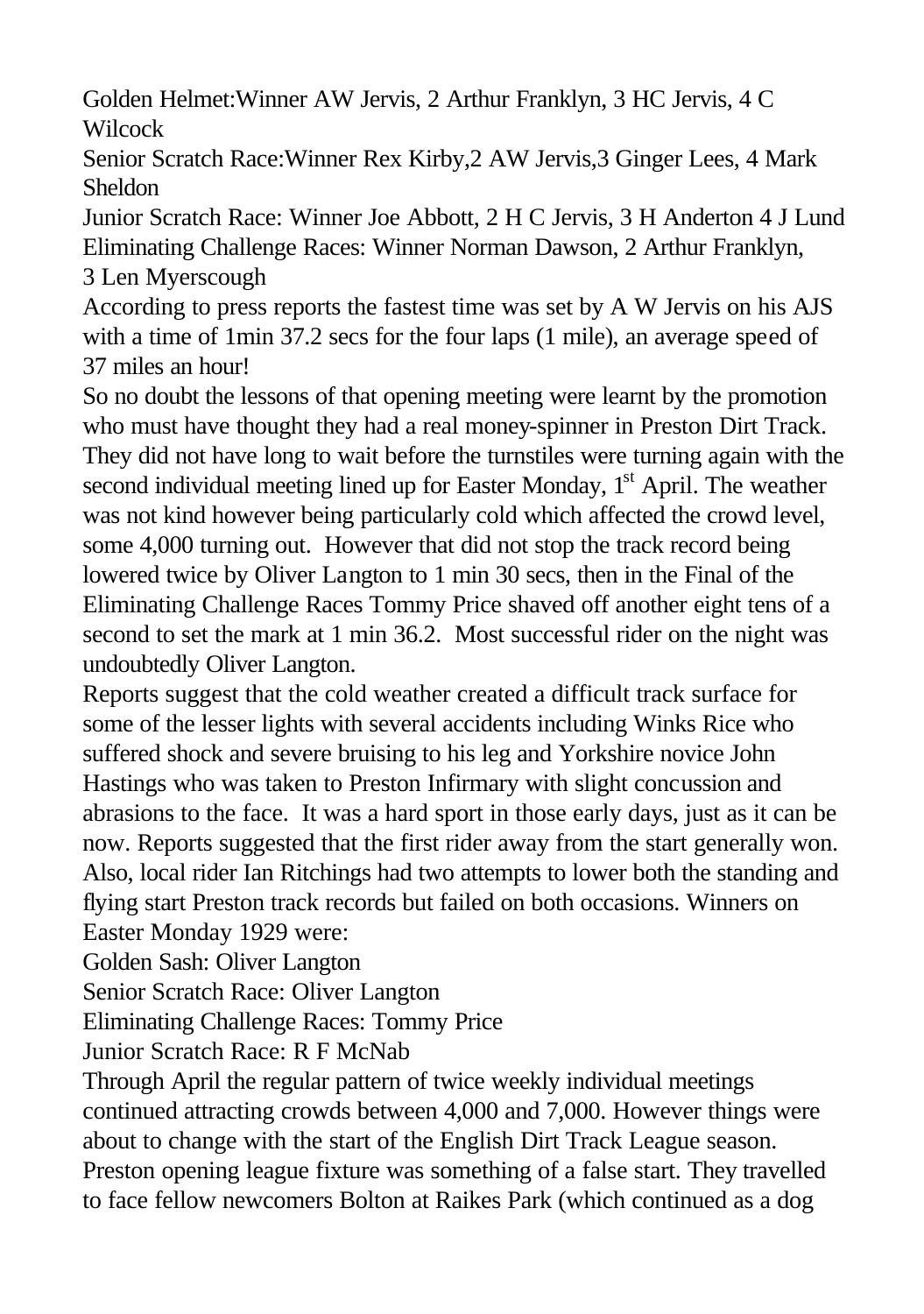track into the 1990s) in a nine heat league contest on Saturday,  $20<sup>th</sup>$  April. Despite exhaustive research little has been found about that fixture other than a result (Bolton won 36-24) Ham Burrill is the only known Preston rider that day (Winks Rice and Smoke Robinson reported as away riding in Copenhagen, Len Myerscough unavailable as he was recovering from an injury), with Jack Wood, Alec Jackson and possibly Norman Dawson forming the core of the Bolton team. Ham Burrill won the second half Golden Helmet Race and Preston regular, W H Chrystall taking the Junior Race. (Does anyone out there have any more details or a programme from this meeting ?!?!?). Whatever the result however it was expunged from the records as Bolton soon folded as a league team (they did have two short seasons of initial meetings before the sport was finally lost to the town).

Preston however continued and the following Saturday opening their home league fixtures with a tough meeting against Leeds. This time the teams and results are almost completely known (thanks to a surviving completed programme)..

The Preston team was: Ham Burrill, Tommy Price, Frank Chiswell, Jack Chiswell, Crazy Hutchins, Ian Ritchings with reserves, Claude Rye and Will Anderton

Leeds were represented by: Eric Langton, Oliver Langton, Arthur Atkinson, Billy Burrows, Alec Hill, Tommy Bullus? with reserves, Arnold Moore and Denis Atkinson

An enthusiastic Farringdon Park crowd of 10,000 were obviously attracted by league racing and the opportunity to support their local team. Eric Langton won the first heat and the four points for Leeds with the two Preston opponents picking up three points for  $2<sup>nd</sup>$  and  $3<sup>rd</sup>$ . Ham Burrill then easily won heat 2 and took the track record at 1 min 30.2 (rolling start). Heat 3 was a disaster for Preston with Jack Chiswell and Crazy Hutchins both falling to hand Leeds a 6-0. Over the next two heats Preston pulled the scores level. Heat 7 saw both Leeds riders have accidents with Preston opening up a 26-22 lead and wins in the remaining two heats saw them victorious 35-27 in their first proper league fixture. Ham Burrill as man of the match added to his success by taking the Golden Gauntlet on his Douglas. The Preston league season had really begun on a high after a false start.

(next time: the league season takes off and Preston challenge for honours)

# **Feedback 2**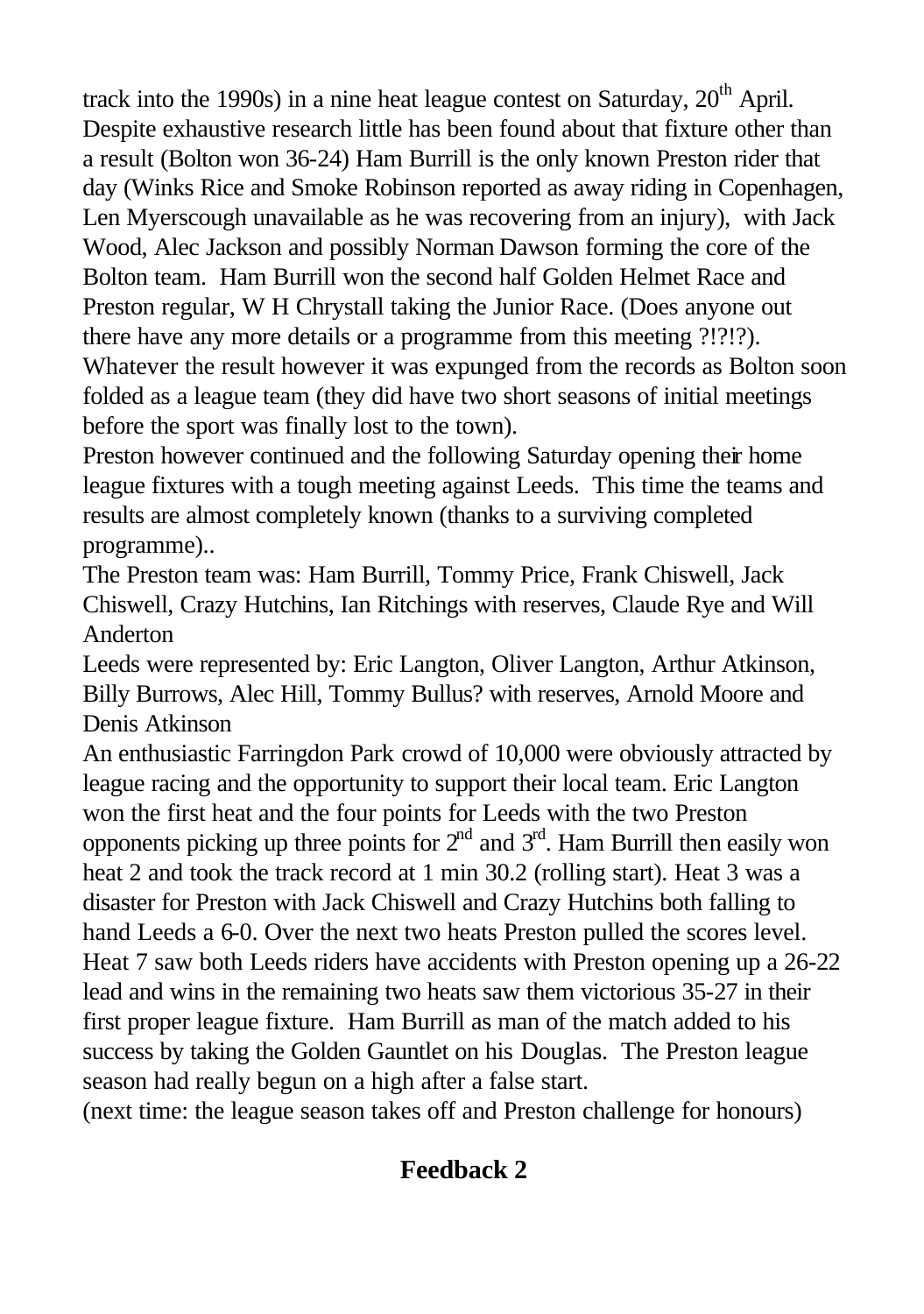**Adrian Pavey**, our historian in the north west of Englandhas penned this interesting item.

As a follow up to Liz Rees' article in the last issue, I can heartily recommend Local Archive and Record Offices for gathering information. During my own research on speedway at Barrow in 1930 and 1931 I was privy to material belonging to the Northern Motor Sports Club (NMSC) which confirmed that the first meeting at Holker Street on 12 June 1930 was actually raced on a cinder surface. Previously it appeared that the meeting used a grass surface. In the NMSC records there was a note from Vickers Shipyard confirming delivery of a substantial load of ash in the weeks leading up to the opening night. \*

Another invoice reveals a further 50 tons of black cinders from the Vickers furnaces were delivered on 23 June.

Some other interesting papers included correspondence between the NMSC and the ACU regarding the use of dirt track bikes at Barrow's Little Park in 1931. Apparently they were running with a special track licence and not the proper dirt track licence. Hence the reason racing was susppended between 15 June and 24 August 1931.

(\* This begs the question, could it have been stored at the site and liad as a track at a later date?)

### **DMW**

**Tony Webb** has just completed a record of 76 speedway machines. He had not discovered the DKW, but though readers might like to know of the DMW. William Leslie Dawson, a grasstrack and speedway rider from Heswall, Birkenhead raced his own DMW/Chater Lea at Rochdale, New Brighton and Belle Vue in the early 1930 period. After the war he opened Dawsons Motor Works in Pool Street area of Wolverhampton where he manufactured machines with 350 and 500cc JAP engines. Tony has a photo of Leslie on a DMW c1938, he is wearing a Brummies racejacket but he does not know if he rode for them. (Cant' think of Brummies race jacket appearing before the War – any thoughts you lads in the Midlands? **Editors**.)

## **DKW and Hampton Court**

A editor's dream is a link between two items and we thank **Colin Chubb**, from London for this one. Colin sent in an extract from a Summer 1987 Classic Racer magazine which tells of one Jim Bound who started out on the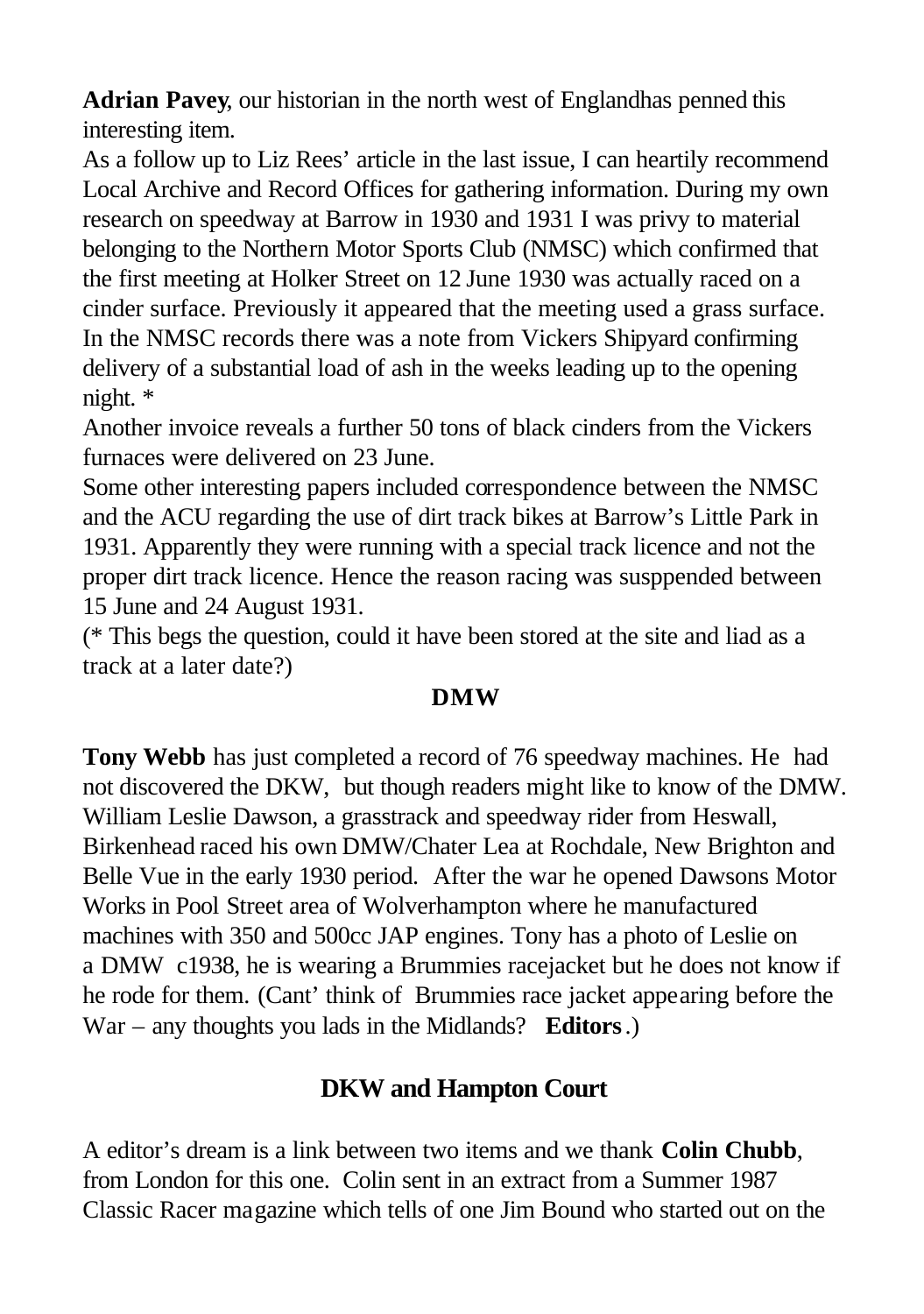dirt at Barnet on a 1929 600cc water cooled DKW and also raced at Hampton Court Speedway. The DKW, which cost him £25.00 was described by Jim (and I quote the article) as a "Bu..er" and justified this by saying that it used to overheat and spray the rider's face with boiling water. The author of the article was Peter Dobson – anyone know where is now and if he can shed any further light on the Hampton Court Speedway?

## **CLAPTON 1932 Part 2**

**Alan Bates**, continues his history of this somewhat hazy pre-war London venue.

After their elimination from the London Cup by Crystal Palace towards the end of July, Clapton then went out of the National Trophy at the hands of Coventry. They won the home leg on 27 July by  $50 - 44$  thanks to a late rally, with Jack Parker 12 and brother Norman Parker 11 as their top scorers. The next evening at Coventry, Clapton suffered two early 5 – 1s and eventually went down 41 – 55. The Parker brothers were again the pick of the Clapton riders as Jack scored 10 and Norman 9. The aggregate defeat was 91 – 99. It was then back to League racing with their first match in the New National League competition. Clapton made a terrible start when they were thrashed 15 – 39 at Stamford Bridge on 30 July. Wal Phillps scored a maximum for the Bridge. Even though Clapton were doing poorly it was a boom time for Speedway as the Speedway Control Board announced that up to the end of July 1,556,945 people had paid to watch at the nine tracks in the League championship.

August began with the Bank Holiday double with Wimbledon but the rain won easily as the match at Plough Lane was abandoned after 4 heats and no start was made at all for the return at Lea Bridge in the evening. On 3 August Clapton lost at home to Belle Vue  $21 - 32$  in front of an 11,000 crowd. Eric Langton recorded a maximum for the Aces and the Parker brothers were the only home riders to win any heats. The following Wednesday Clapton were at home to Wembley and, without Jack Parker who had been injured in the Test Match at Crystal Palace. Clapton won the first heat 4 -2 but then lost six of the remainaing eight to end up with a thrashing by  $20 - 34$ . George Greenwood notched a maximum for the Lions.

The losing run continued with a  $20 - 33$  defeat at Plymouth on 16 August on a very bumpy track, There were numerous fallers and in Heat 1 three riders fell and remounted. The  $5 - 1$  Clapton win was their only success of the night.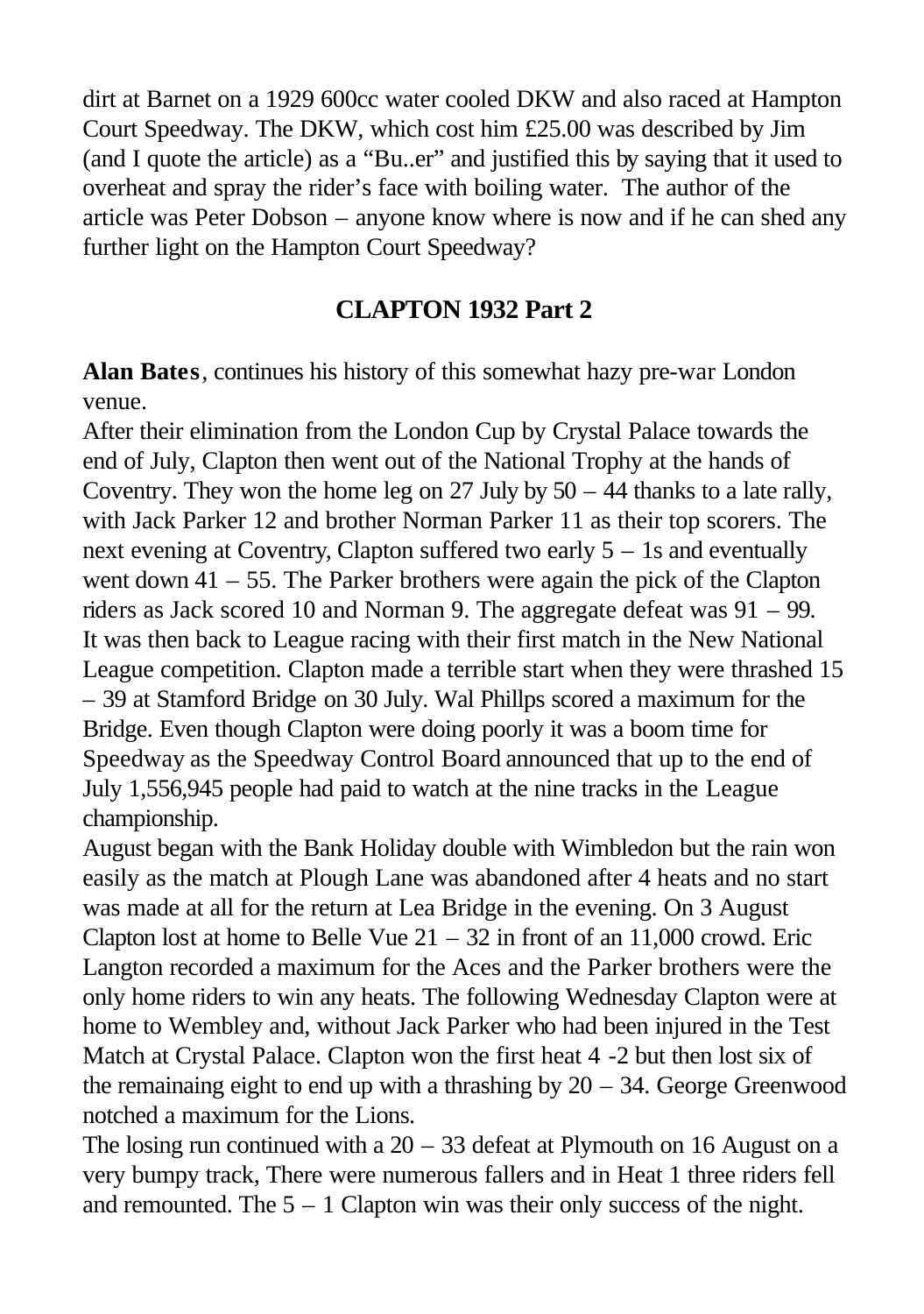The next evening, at home to Coventry and still without Jack Parker, Clapton led with three heats to go before a  $5 - 1$  and two  $4 - 2s$  to the visitors gave them a  $27 - 24$  win.

On Wednesday 24 August 8,000 turned up at Clapton to see the Star Home Riders' Championship which was won by Norman Parker. This was followed by an Inter County match when Essex beat Surrey 29 – 24. Dick Case scored a maximum but still finished up on the losing side.

At last the elusive League victory was achieved. On 31 August Clapton easily defeated Wimbledon at home by 35 – 19. Jack Parker returned with a maximum in front of a crowd of 10,000. Clapton almost made it two wins in two days as the following evening they led Coventry 22 – 19 at Brandon with two heats to go. However the home side then put in a  $5 - 1$  followed by a match winning  $4 - 2$ . Clapton may have won but they lost Phil Bishop following a fall in his first ride.

Clapton put up another good away show at West Ham on 6 September and led after four heats. Yet again they suffered bad luck. Norman Parker and Athur Westwood both fell in heat 5 and Jack Parker's machine conked out (failed) in heat 7. The net result was that Coventry won the match  $29 - 22$ .

The next evening at Lea Bridge the big prize up for competition was the Clapton Silver Trophy and the £150 prize money that was up for grabs. Although Ginger Lees topped the scores after every rider had completed four rides, Jack Parker won the Final event which was contested by the top four qualifying scorers.

Back to the League and Clapton trounced Plymouth at home by 36 – 18 on 14 September. Norman Parker notched his only maximum of the season, Three days later Clapton made a good start at Crystal Palace and it was level at 12 points all after four races. However, Palace then bagged three 5 – 1s and two 4 – 2s to record a convincing 35 – 19 success. Ron Johnson, with 9 and Nobby Key,on 8, were the top men for the Sydenham side.

On 21 September Clapton and Stamford Bridge fought out a close match for six heats and at that stage Clapton led  $19 - 17$ . Wally Lloyd and Phil Bishop scored a 5 – 1 and Jack Parker won one of the remaining heats to clinch the match which ended as a  $31 - 23$  win for the home side. Stamford Bridge's best man was Wal Phillips who scored a maximum.

On 24 September Clapton were hammerd at Belle Vue where the best they could do was share a couple of heats. Frank Varey and Eric Langton both scored maximums for the Aces as the Manchester team cruised home 38 – 16. Jack Parker missed this and the remaining meetings due to injury.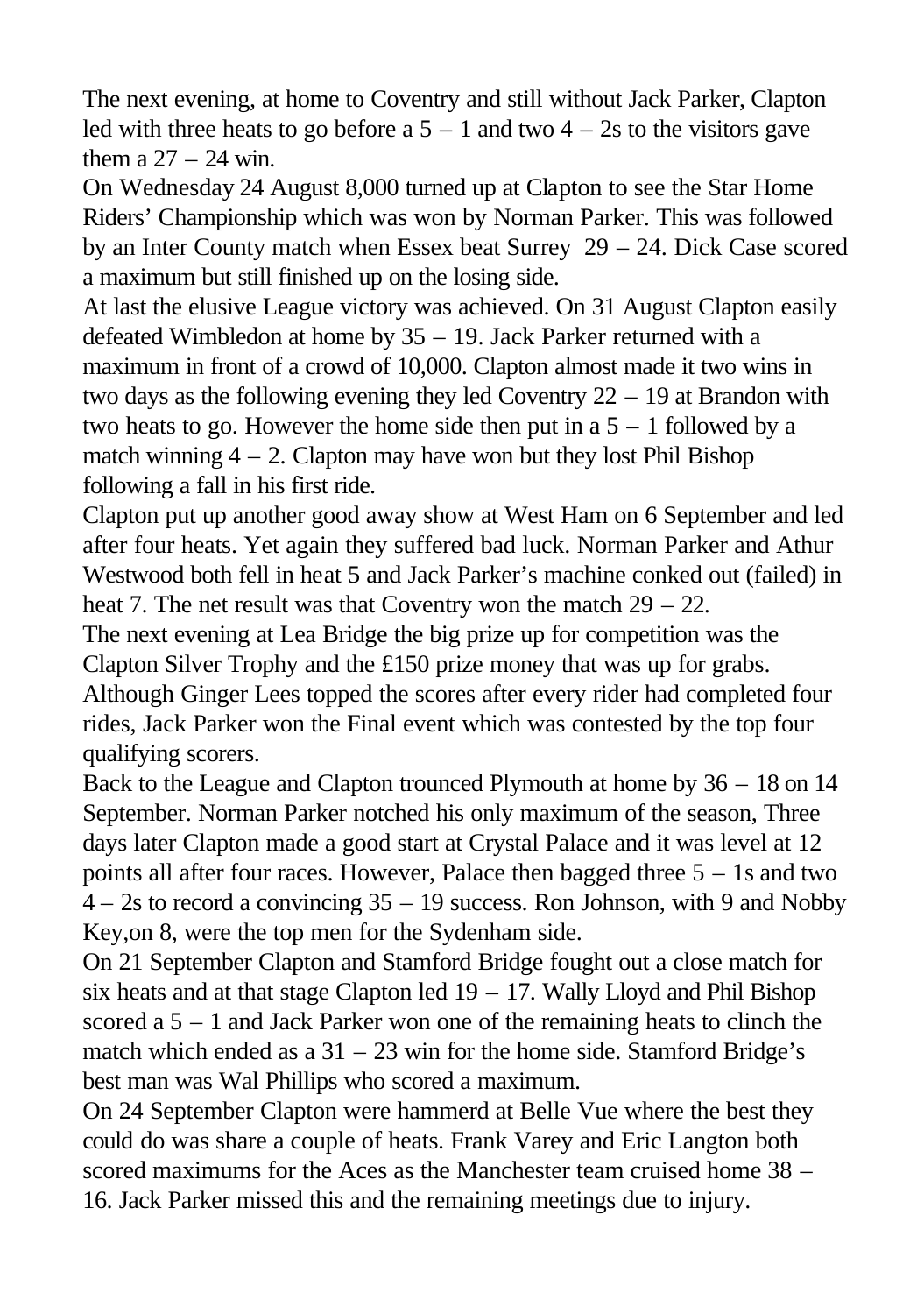Clapton's overall performance was so poor that they looked in danger of finishing bottom of the League. However, on 28 September it looked as though it might be possible to avoid this fate when they narrowly defeated Crystal Palace  $28 - 26$ . The result did not stand as the visitors complained about several starting irregularities and the outcome was a requirement to re-stage the match.

The dejected Clapton team were defeated 17 – 35 at Wimbledon on 3 October with Phil Bishop as Clapton's sole race winner. Wimbledon won the rest of the heats and Dicky Case scored a maxiumum. There was an unusual incident in the last heat. The race had to be rerun as the lights failed during the original staging. Phil Bishop was due to ride in the rerun but his machine suffered engine failure and couldn't make the re-start. Clapton decided to call in reserve Arthur Westwood, but, for some odd reason, he was in the bath and the upshot was Clapton had to contest the race with one rider.

The last match of the season was the re-scheduled fixture with Crystal Palace which took place on 5 October. What a match this turned out to be. Palace led after 4 heats. Then Clapton got ahead, Then a  $5 - 1$  for Palace pushed them ahead of Clapton. It was  $25 - 23$  at the start of the last heat for Palace. To the delight of the home fans in the 15,000 crowd, Billy Dallison and Steve Langton took a  $5 - 1$  to seal a  $28 - 26$  victory for the Clapton team. This win moved Clapton above Plymouth but only on race points difference. Both Clapton and Plymouth ended up with 8 League points.

The top scorers in the competition were Norman Parker 82, Wally Lloyd 66 and Jack Parker 65.

### **Publications**

### **Nottingham and Long Eaton Speedway by Philip Dalling. Published by Stadia (part of Tempus Publishing) £14.99 plus P & P.**

I must admit that I found this history very interesting as I knew very little about Nottingham's speedway tracks and their pre-war activity. The action at Long Eaton was also a bit obscure so Philip has helped my enlightenment on that score. The post war Long Eaton venture has been chequered to say the least and again I learned a fair bit about the 50s and some of the background to the 60s. I will also admit to being surprised that the history seems to end with the move of the team to Leicester at the end of 1967 as it operated post that date in a number of guises.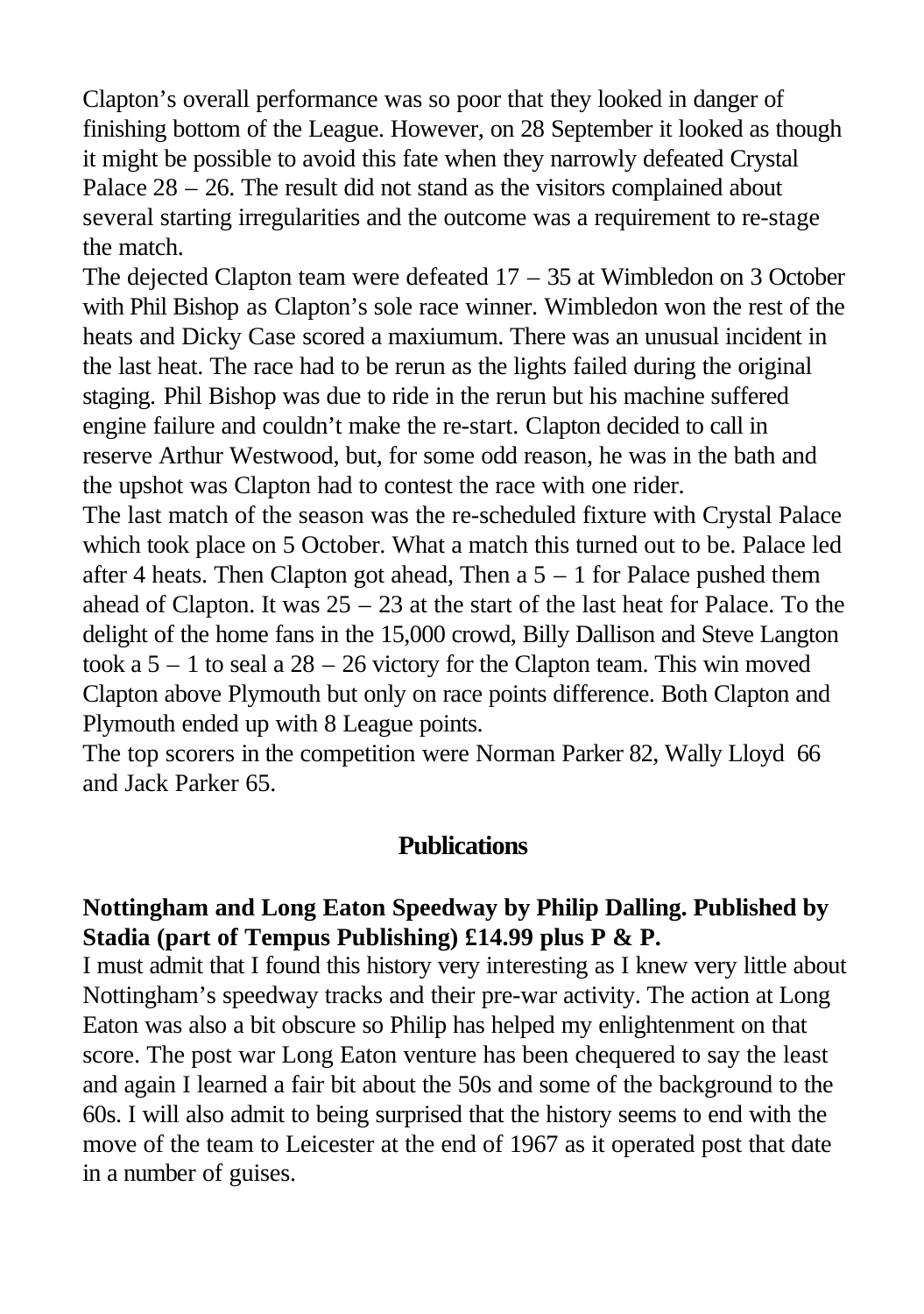Nonetheless, the book is well worth adding to the bookshelf when you finally manage to put it down. Go on treat youselves to this one. **Jim Henry Shale Britannia – A Sideways Glance at Speedway by Jeff Scott (£18.00 inc P&P from Methanol Pre ss, 2 Tidy Street, Brighton, BN1 4EL)**  Every now and then a book comes out that makes you think and by goodness this is it. It doesn't have any photographs of racing action. There are very few photographs of riders. However, it takes a look at British speedway's many venues, warts and all, and it will, in years ahead, be a real nostalgia jerker. I have been lucky enough to get round a fair few tracks over the years and enjoyed trying to identify the venues. The photos of the less obvious nooks and crannies meant that I had often to refer to the list at the back. If you are into riders and action this is not for you, but if you are interested in the venues and social history – well – flourish the cheque book, write a cheque, and send it, made for the sum above, payable to Mr.J.Scott, to Methanol Press.

# **The Story of Oxford Speedway by Glynn Shailes and Robert Bamford - £14.99 plus P &P from Stadia (Tempus Publishing)**

**Jim Henry**

The authors will forgive me for starting the review by saying "Lucky White Heather". It springs from a Ricky Fulton (Great Scottish Comedian) sketch in his annual Scotch and Rye where, as a Lucky White Heather seller, he gives all his woes. Glynn and Robert launched the book the day Oxford appeared to shut up the shutters when they withdrew from the Elite League. However the up side is the book is a winner and, if you didn't know already, ups and downs are a feature of Oxford Speedway. Loads of cups and loads of wooden spoons to go with them. I would have loved to see a bit more about the pioneer days of this venue but you can't have everything as history of Cowley, which thankfully (like Jim Gregory's speedway career) will go beyond the book launch. Glynn and Robert tell their story in a very readable and enjoyable fashion. Another book which is well worth adding to your bookshelf. **JHenry St Austell Speedway: The early Years 1949-1954** by Jeremy Jackson - Pub. By Tempus Publishing Ltd, obtainable from Jeremy Jackson at: Glen Maye, 85 Park Way, Fairfield Park, St Austell, Cornwall PL25 4HR @ £14.99 (Post free service in UK) Long time supporter of the Researcher, Jeremy Jackson is well known for his publications on South-West speedway and motorcycle history, often producing self-published books. This is his first foray into the Tempus family of speedway publications that continues his passion for recording the history of the sport in his own part of the world with a welcome early history of Cornish speedway at St Austell. We should all be grateful to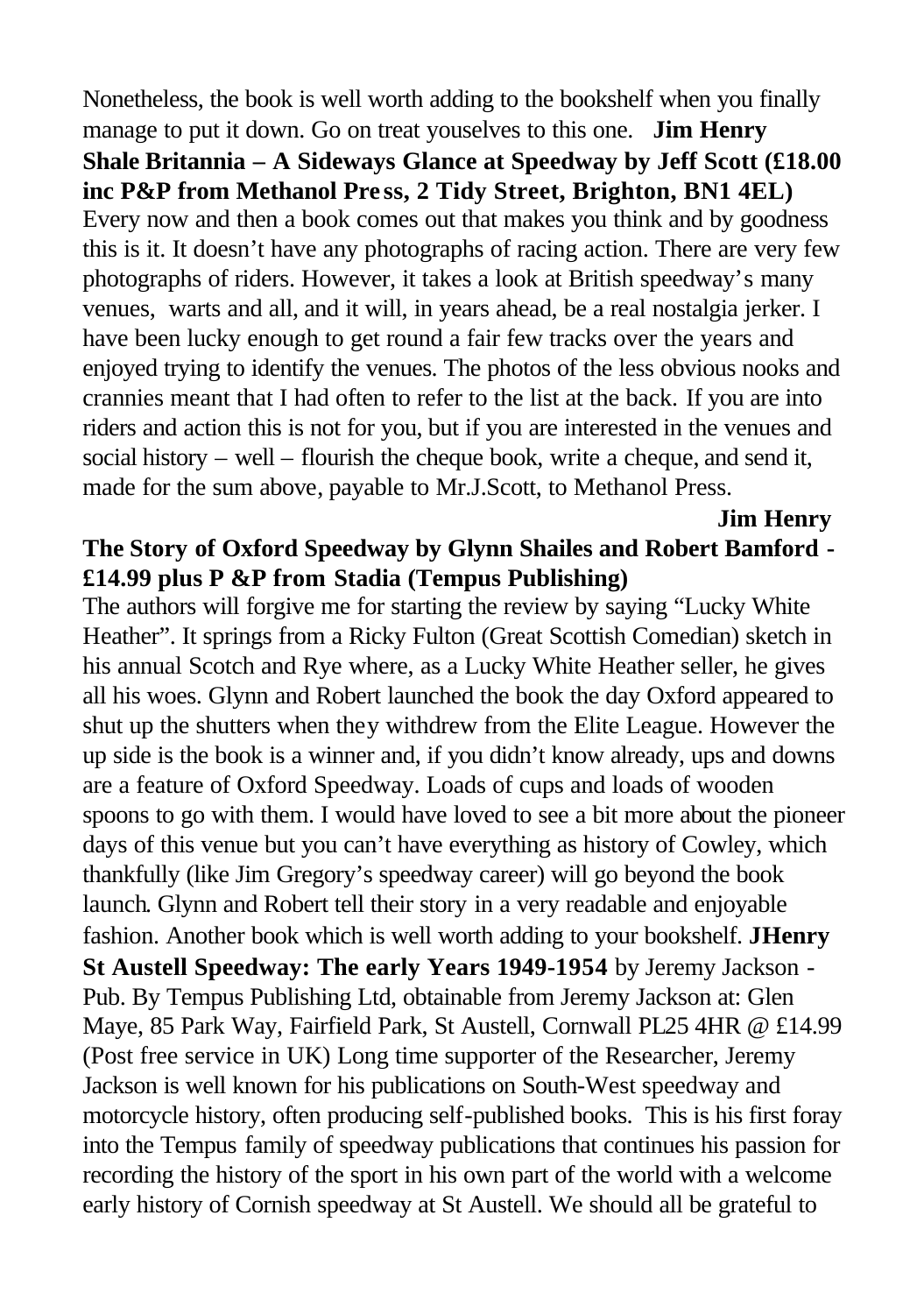Jeremy and Tony Lethbridge for recording the sport so well in their speedway outpost. The book catalogues the history of St Austell Speedway at Cornish Stadium or Par Moor as it was more affectionately known from its first Open Licence season in 1949, through the League seasons as the Gulls, up to 1954 when the promotion were refused membership of the league and that was it for that season, In between the Gulls toiled to make a mark in league speedway despite healthy crowds: 1950 Div 3  $10^{th}$  out of 10;1951 Div 3  $8^{th}$ out of 10;1952 Southern Lge  $10^{th}$  out of 10;1953 Southern Lge  $7^{th}$  out of 8. A history of this short-lived promotion is to be welcomed as a valuable addition and fills out much of the history of speedway at Par Moor that has only been covered in one small booklet publication previously. As well as being well researched and full of fascinating photographs this is also a darn good read and worth buying. Jeremy tells us that he will be publishing the next instalment of the St Austell history shortly, which together with the earlier "Clay Country History" book covering the post 1997 Gulls and Trelawny Tigers will complete the history of Cornish speedway.**Review G. Fraser British Speedway Leagues 1991 -2006** by Alan Robertson - Self published and available from the author at 28 Riverside, Salford, Lancashire M7 1PP @ £11 incl p&p (see flyer leaflet enclosed with this edition) There have been periods when speedway yearbooks were obtainable at the end of every season for the speedway researchers and statisticians out there originally in publications like Stenners, Five Star Annuals, Peter Oakes annuals and Maurice Jones Speedway Survey Yearbooks. In the 1990s and early part of the new century there were suddenly gaps so that the survey of some seasons went unpublished in one source. More recently Peter Oakes and Robert Bamford have resumed the practice, which has to be welcomed, and Peter Jackson has catalogued National League seasons in the post- war period and through the 1950s. Also in recent years speedway statistician Alan Robertson has started to produce single retrospective season yearbooks covering 1958, 1965,1966, 1970, 1975 and 2000. Now he has pulled together every British League result, team rider averages, competition winners, International and Tour matches for the seasons 1991 to 2006. From time to time the Editors of the Researcher get asked by some readers and others what publications will provide them with details of some seasons and even some of the more recent annuals and yearbooks are hard to come by. This books therefore fills two gaps, it bridges those seasons where no other seasonal publication was produced and helps those researchers and speedway fans looking for more detailed seasonal team, rider or league details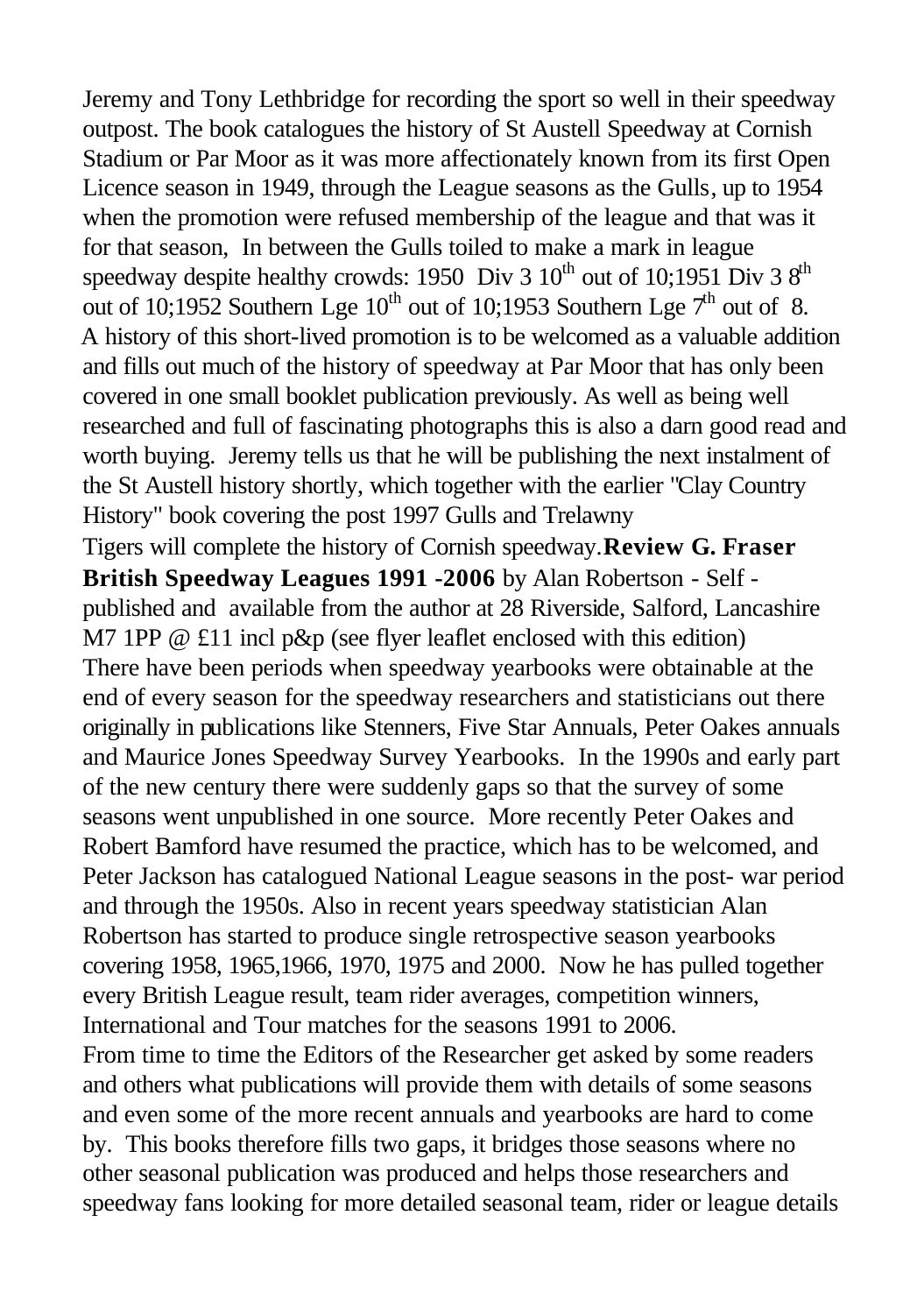seeking to fill gaps in their speedway libraries. This is an A4 size publication, well detailed, easy to search and certainly a valuable addition to my speedway library and one that will certainly be well thumbed.

Watch out too for Alan's "Scunthorpe Speedway 1971-85" publication on the earlier incarnations of speedway at the Lincolnshire town. **Review G.Fraser**

## **Newspaper Speedway Specials**

Many newspapers published in speedway towns and cities carried a Speedway Special edition. It is unlikely that these editions would find their way into local libraries but a big collection of the Speedway Specials from the Edinburgh Evening News and Edinburgh Evening Dispatch (before it merged with the News) running from the start of 1963 to 1969 are being copied by the National Library of Scotland and made available to City of Edinburgh Library. They probably won't be available for inspection until late 2007 / early 2008. How many tracks had local coverage? I have a loan of three Speedway Specials from the Glasgow Citizen and the Newcastle Chronicle , but where else had coverage? Does anyone hold copies of this type of publication from other tracks? Would the British Library (or even local libraries) be interested in copying editions from south of the Border? Any answers on this one? **JH**

### **Web Words**

**Webmaster McNeil** has had a few problems over the recent months but these are things of the past and the fruits of our labours are now evident. By the time this lands through your letter box winter is nearing and Jim will be itching to spend even more time battering information. Our offer to send you the contents of the web site on disc remains (Phone Ron on 01908 501130) for details. If you can send information from programmes for re-formatting and adding to the site – please do so. All contributions are acknowledged on the file and contributors page and, if you have a computer, we will send you the file in electronic format. The winter is likely to concentrate on the period up 1950 to 1954 with a lot of gaps remaining from 1946 – 1949 to be filled. Those of you who don't have a computer or don't have access via a computer to the internet should be aware that many local libraries are offering access to the web. This service is often free of charge or at worst a nominal fee. As a rule librarians are very helpful folks so ask to have a look at www.speedwayresearcher.org.uk and be prepared to be absorbed. **EDS**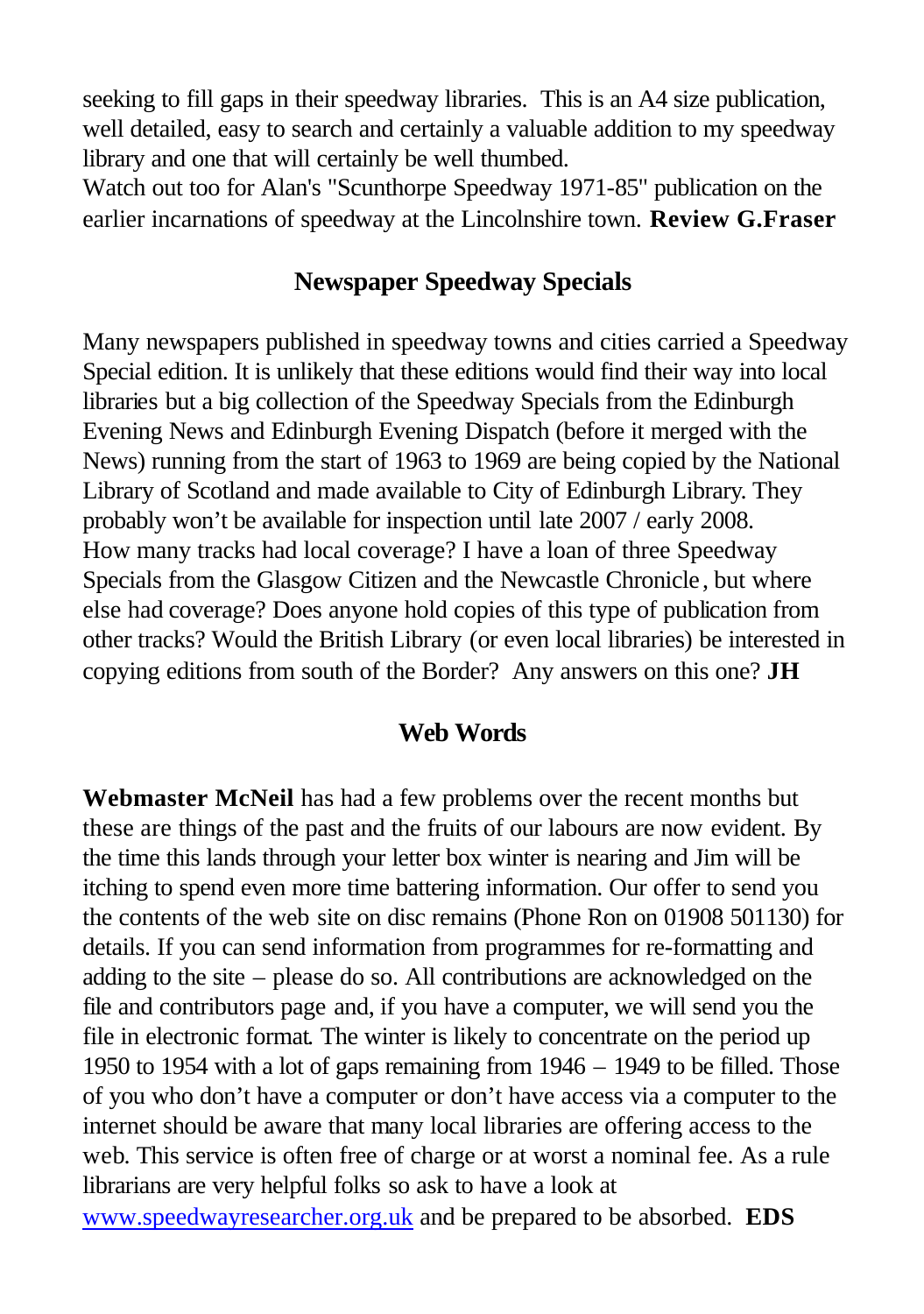## **Book Launch**

St.Austell Speedway, 1958-1963 plus The Sidecar Years is to be launched on Saturday 6th.October 2007 at 7pm.at Porthpean Golf Club, Porthpean, near St.Austell. For those able to attend it will be all ticket only, tickets at a pound SAE to Jeremy, at 85, Parkway, St.Austell, PL25 4HR. all proceeds from the evening go to Motor Neurone Disease Association. Make cheques payable to M.N.D.A. For those of you don't understand what a debilitating disease this is information can be found at www.mndassociation.org

The evening will include meeting some of the old riders, a look at lots of the old photos and hopefully a few suprise guests. The book will cover 1958 to 1964 year by year, tell you about the sidecar competitors at Par Moor 1959 to 1986. Plus a 2006 sidecar update & a fitting tribute to the late Trevor Redmond who did sterling work for Speedway on both sides of the border. The new  $J \& S$ Publication will be on sale for £11.95(which is three pounds cheaper than its predecessor). Postage will vary Great Britain or Overseas.

## **Let's Help The Heathens**

No, we haven't become religious evangalists. We have, however, taken the opportunity to help those who have launched an online petition for people to show support for the return of CRADLEY SPEEDWAY. We are helping those who are calling upon Dudley Council to actively support Cradley Speedway, give favorable consideration to the Planning Application and ensure the return of Speedway racing to the Dudley Borough. You can access the petition using the link below. Please pass this on to anyone you feel may be interested in signing and giving their support.

http://www.gopetition.co.uk/petitions/bring-back-cradley-speedway.html. [Please take a bit of time in to this site to look for the on-line petition calling on the good Burghers of Bristol to find a site for a speedway track there. ]

### **A Few More Thoughts from Rodin's Statue**

#### **Injuries**

Speedway by its very nature could be described as a dangerous sport, but this season seems to being branded a particularly bad one. So far we have seen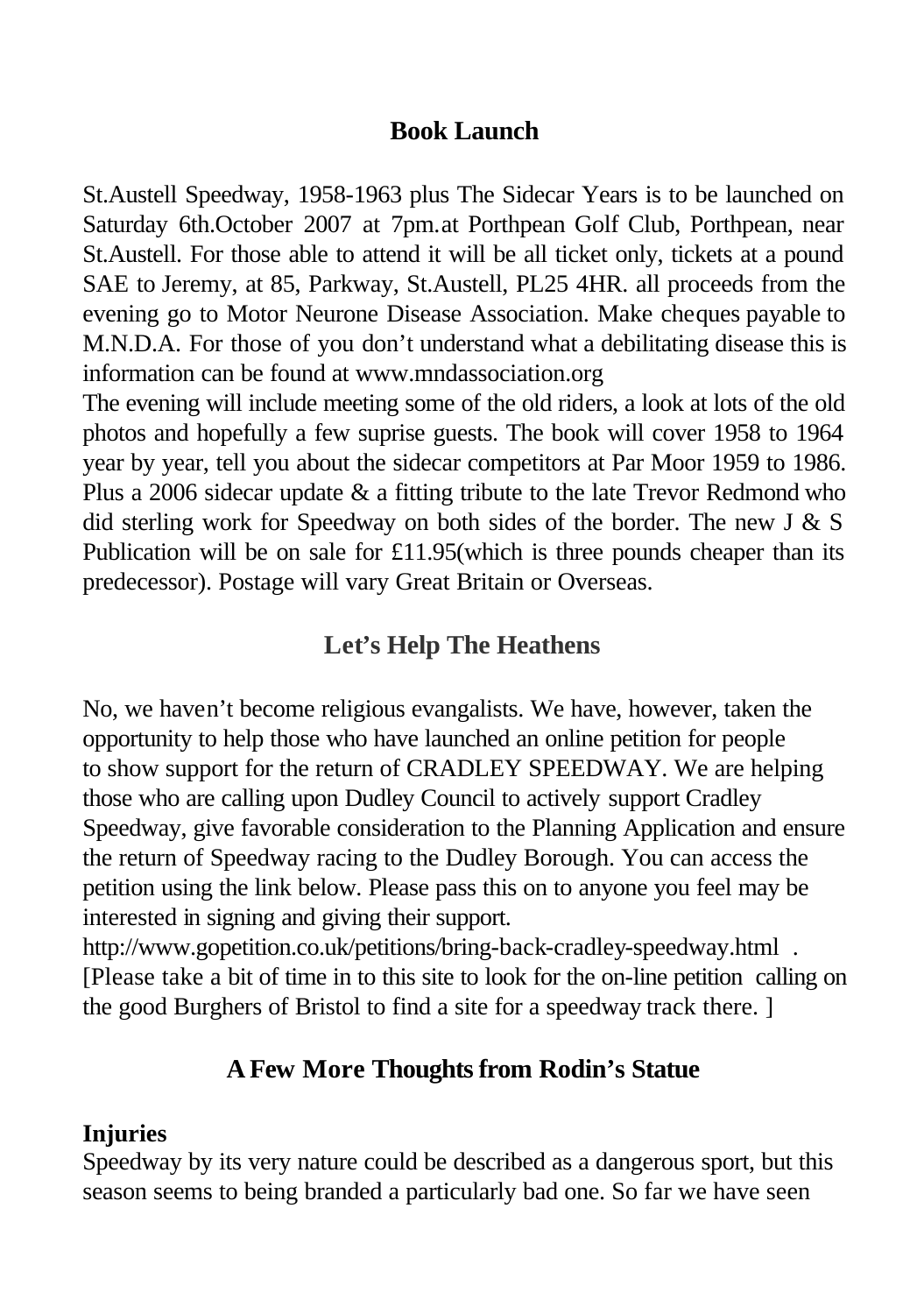two fatalities and the nasty injuries to Gary Stead which have left him in a wheelchair. However we have no statistical proof to compare seasons. The Stenners Magazines which lasted until the mid 1950s carried details of injuries supplied by George Burrows, the company which for many years supplied insurance cover for the sport.

A few editions ago **Barry Stephenson** did a very thorough analysis of the situation with regard to rain offs and was able to demonstrate a significant trend which has emerged over the years.

It would be a fair old feat to compile a season by season comparison for injuries but it would allow a rational basis for discussion on the topic of injury in the sport. It would also allow some attempt to compare speedway with other sports to determine where it fits in with other sports such as other branches of motorcycle sport such as road racing, scrambles and grass track racing. It might even facilitate comparison with other sports such as boxing is cited as a dangerous sport.

If the amount of information permits it might be able to indicate whether the air fence protected tracks do have a better record than those without air fences. In no way am I trying to make a case for air fences or trying to suggest they are a waste of money. From coverage on SKY TV the fences may well be in place but injuries can still result from accidents away from the fence on the bends and it isn't the total answer.

### **Tracks**

Surprised no one came back with comments about track surfaces. SKYTV has shown up, in a very public manner, the odd hooky surface over the years. It has also show the odd that looked like it would that you would have sworn on oath it wasn't wonderful but my goodness, they did produce some good racing. Yes I am talking about the Cardiff Grand Prix track. It was a corking good meeting with everyone going at it especially Chris Harris.

In the old days tracks had a goodly number of young fit lads called rakers. In the pioneer days they did use a garden rake to rake the cinders of the track but latterly, with shale surfaces, their job was to draw back the loose material from the edge of the fence to allow the tractor drawn grader to spread it a bit further refreshing the loose racing surface on the bends. A good team of rakers, working in harmony with a good tractor driver could, in a couple of laps of the track by the tractor, do the business. This could be done between races without any real interruptions to a meeting. Would bringing back rakers, (in sufficient numbers at each track) help improve the racing strip and the racing? **Rodin's Statue**